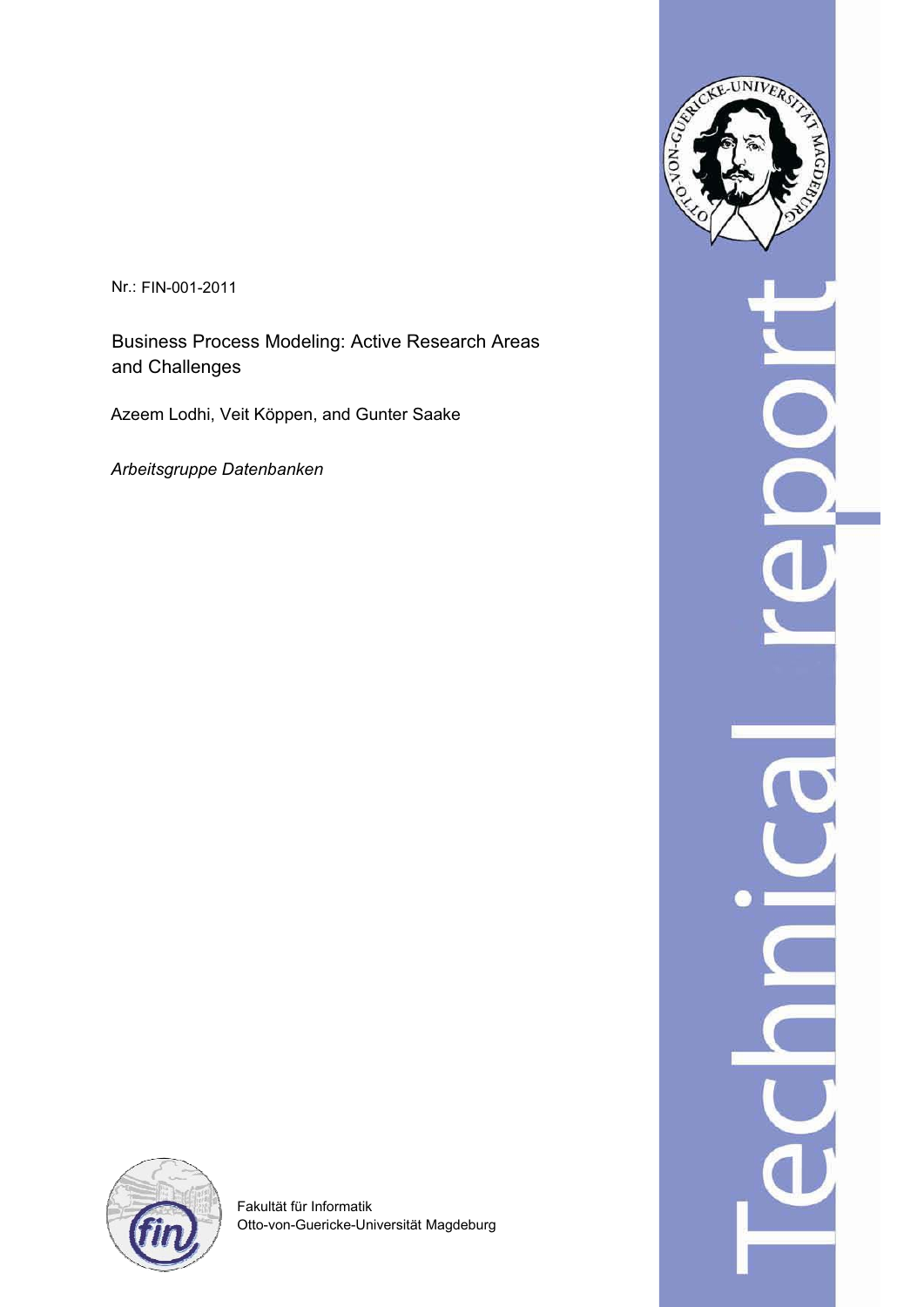Nr.: FIN-001-2011

Business Process Modeling: Active Research Areas and Challenges

Azeem Lodhi, Veit Köppen, and Gunter Saake

*Arbeitsgruppe Datenbanken*

Technical report (Internet) Elektronische Zeitschriftenreihe der Fakultät für Informatik der Otto-von-Guericke-Universität Magdeburg ISSN 1869-5078



Fakultät für Informatik Otto-von-Guericke-Universität Magdeburg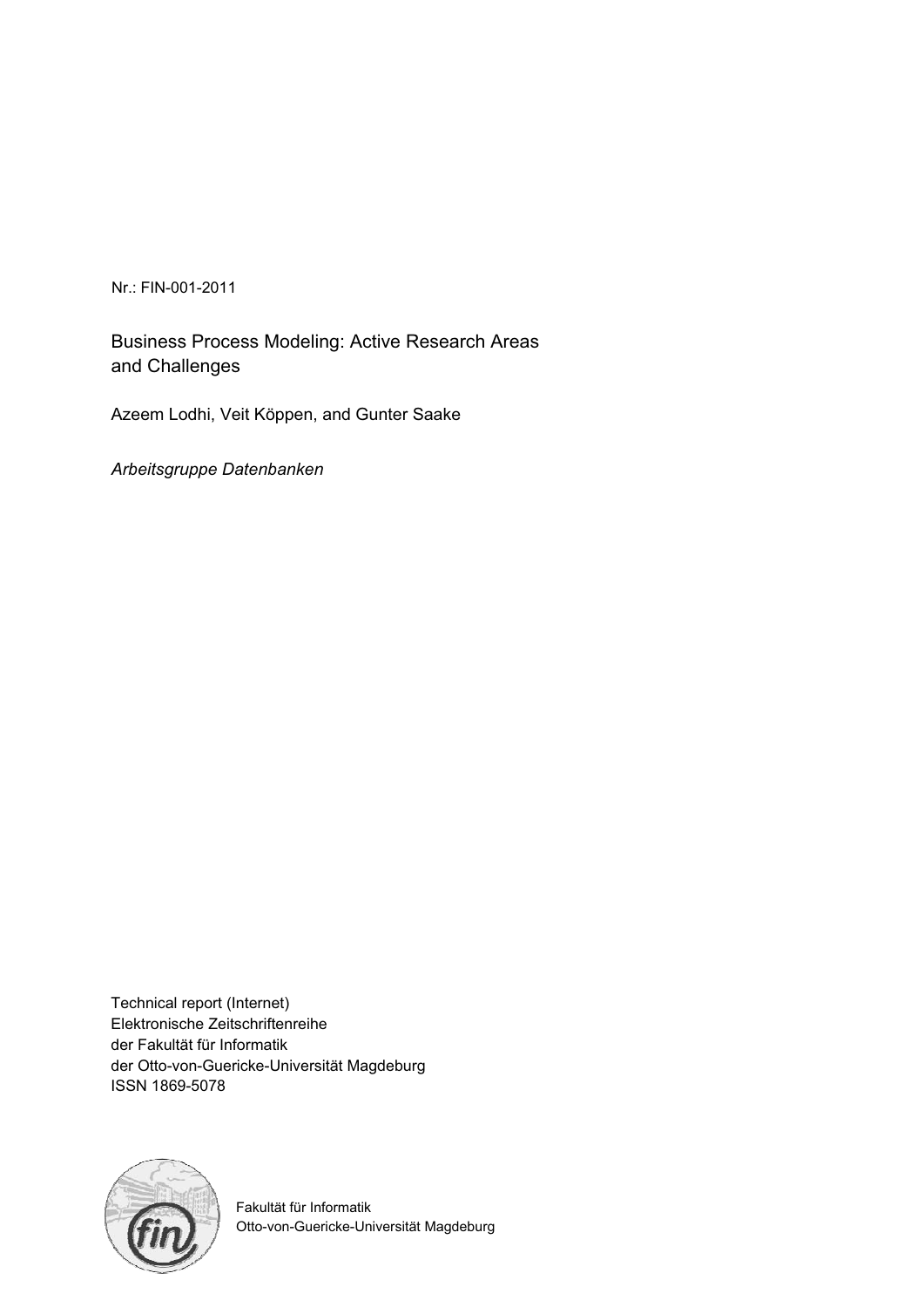## **Impressum** (§ 5 TMG)

*Herausgeber:*  Otto-von-Guericke-Universität Magdeburg Fakultät für Informatik Der Dekan

*Verantwortlich für diese Ausgabe:*  Otto-von-Guericke-Universität Magdeburg Fakultät für Informatik Postfach 4120 39016 Magdeburg E-Mail: azeem.lodhi@ovgu.de Azeem Lodhi

http://www.cs.uni-magdeburg.de/Technical\_reports.html

Technical report (Internet) ISSN 1869-5078

*Redaktionsschluss*: 07.02.2011

*Bezug:* Otto-von-Guericke-Universität Magdeburg Fakultät für Informatik Dekanat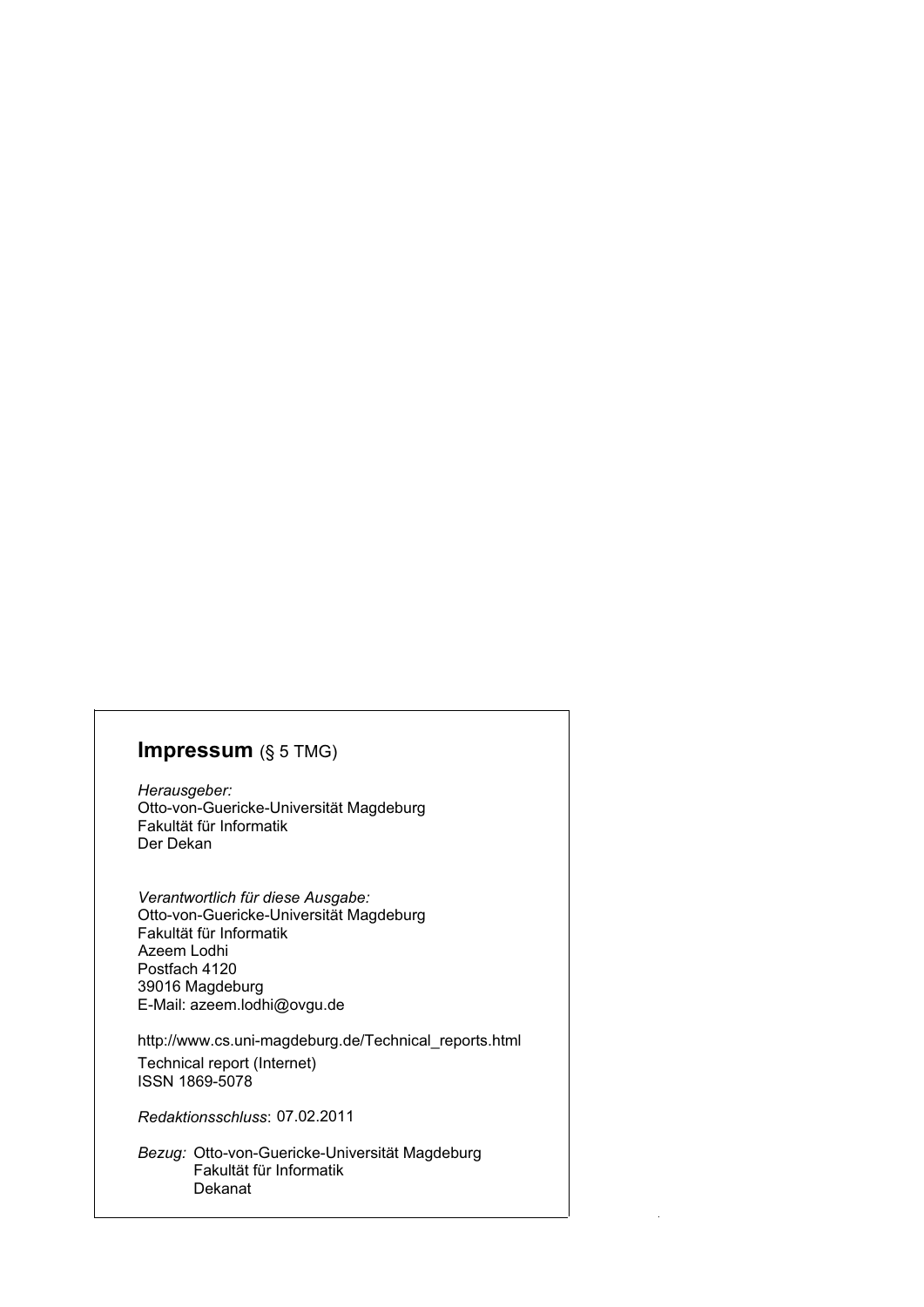# Business Process Modeling: Active Research Areas and Challenges

Azeem Lodhi, Veit Köppen, Gunter Saake azeem.lodhi@ovgu.de veit.koeppen@ovgu.de gunter.saake@ovgu.de

Technical Report



Department of Technical and Business Information Systems, Faculty of Computer Science, Otto-von-Guericke University, Magdeburg, Germany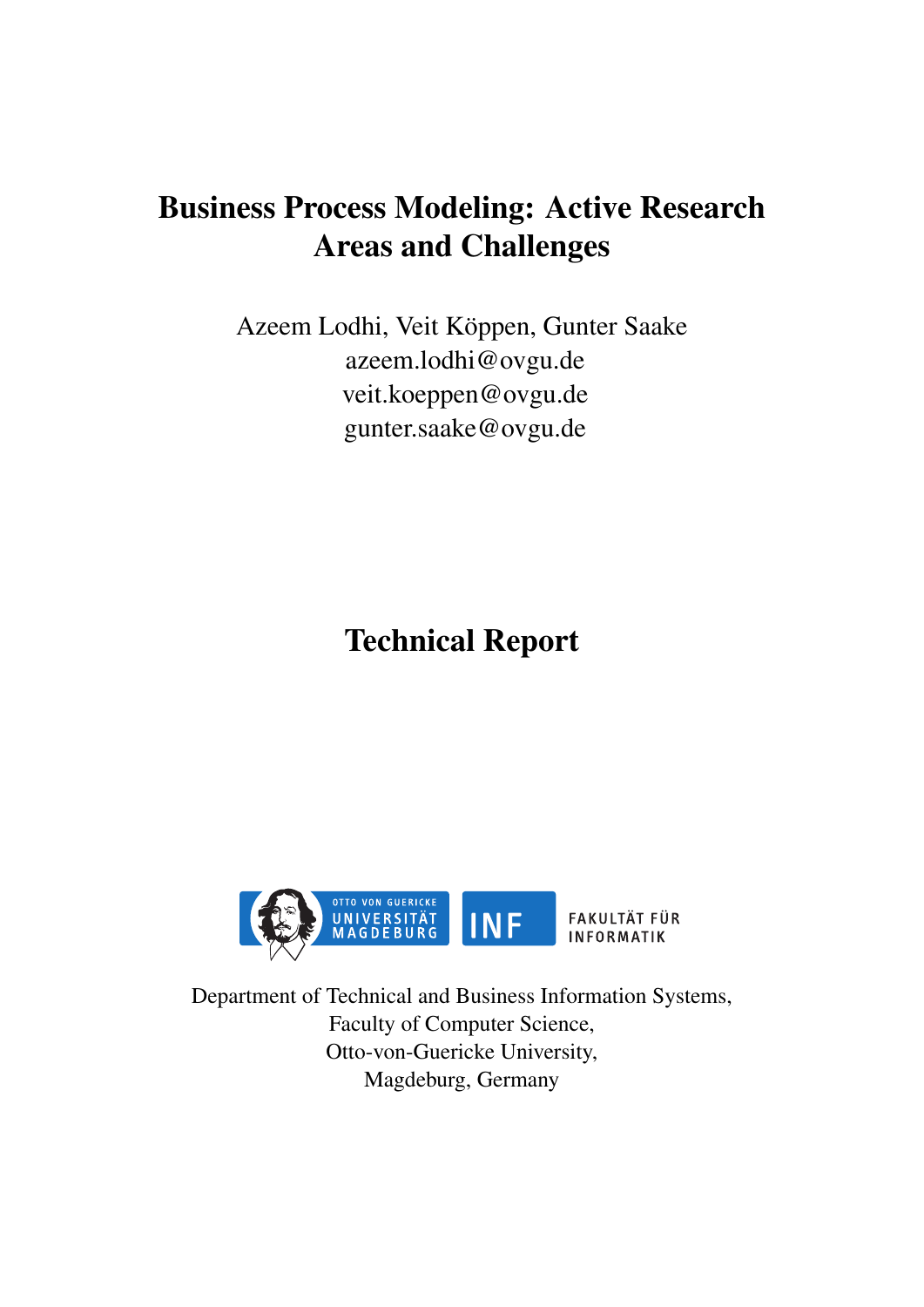# Business Process Modeling: Active Research Areas and Challenges

#### Abstract

Technological developments and changes in business process context pose new challenges for effective management of business processes. Business process modeling is one of the most important area in business process management. Business process modeling is used to graphically visualize the operations of a business process for a better understanding and different analyses. These new challenges are also investigated by researchers in business process modeling with different perspectives. In this report, we present active research areas of business process modeling. The active research areas and current challenges help us to outline future research directions in the business process modeling domain. Additionally, we also discuss the business process and detailed business process lifecycle from post execution perspective for a better understanding of business process context.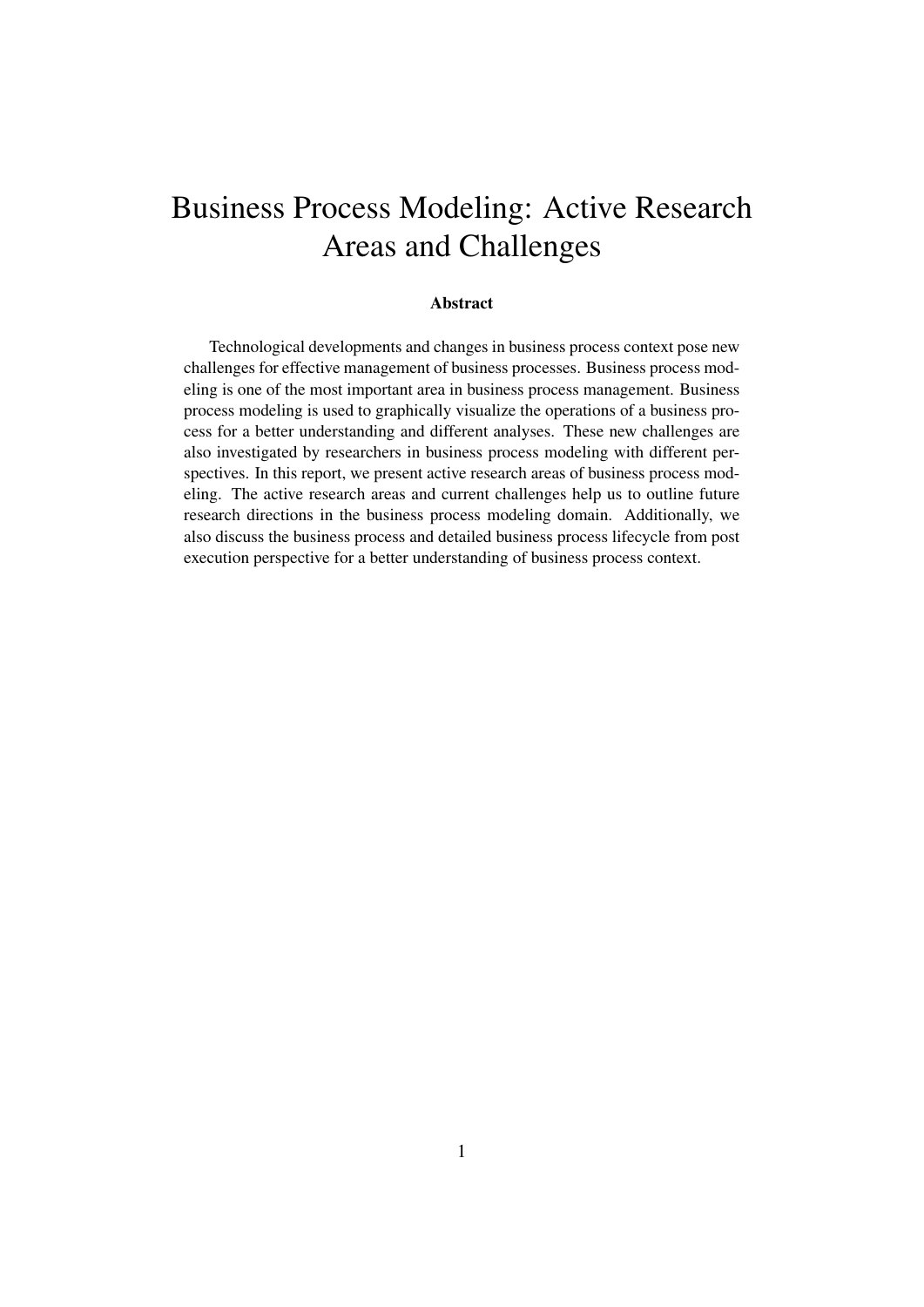# **Contents**

| 1                       |     | <b>Introduction</b>                                    | 5  |
|-------------------------|-----|--------------------------------------------------------|----|
| $\overline{2}$          |     | <b>Business Process Management</b>                     | 6  |
|                         | 2.1 |                                                        | 6  |
|                         | 2.2 |                                                        | 9  |
|                         | 2.3 |                                                        | 13 |
| $\mathbf{3}$            |     | <b>Research in Business Process Modeling</b>           | 14 |
|                         | 3.1 |                                                        | 15 |
|                         | 3.2 |                                                        | 16 |
|                         | 3.3 |                                                        | 16 |
|                         | 3.4 |                                                        | 17 |
|                         | 3.5 | Validation and Verification of Business Process Models | 17 |
|                         | 3.6 |                                                        | 18 |
|                         | 3.7 | Comparative Surveys of Modeling languages              | 19 |
|                         | 3.8 |                                                        | 19 |
|                         | 3.9 | Service Oriented Architecture and Modeling             | 20 |
|                         |     | 3.10 Other Work in Business Process Modeling           | 20 |
| $\overline{\mathbf{4}}$ |     | <b>Research Directions</b>                             | 23 |
|                         | 4.1 | Inter Organizational Processes & Privacy Concerns      | 23 |
|                         | 4.2 |                                                        | 23 |
|                         | 4.3 | Adaptation and Customization of Modeling Languages     | 24 |
|                         | 4.4 |                                                        | 24 |
|                         | 4.5 | Structural Challenges of Business Process Models       | 25 |
| 5                       |     | <b>Summary</b>                                         | 27 |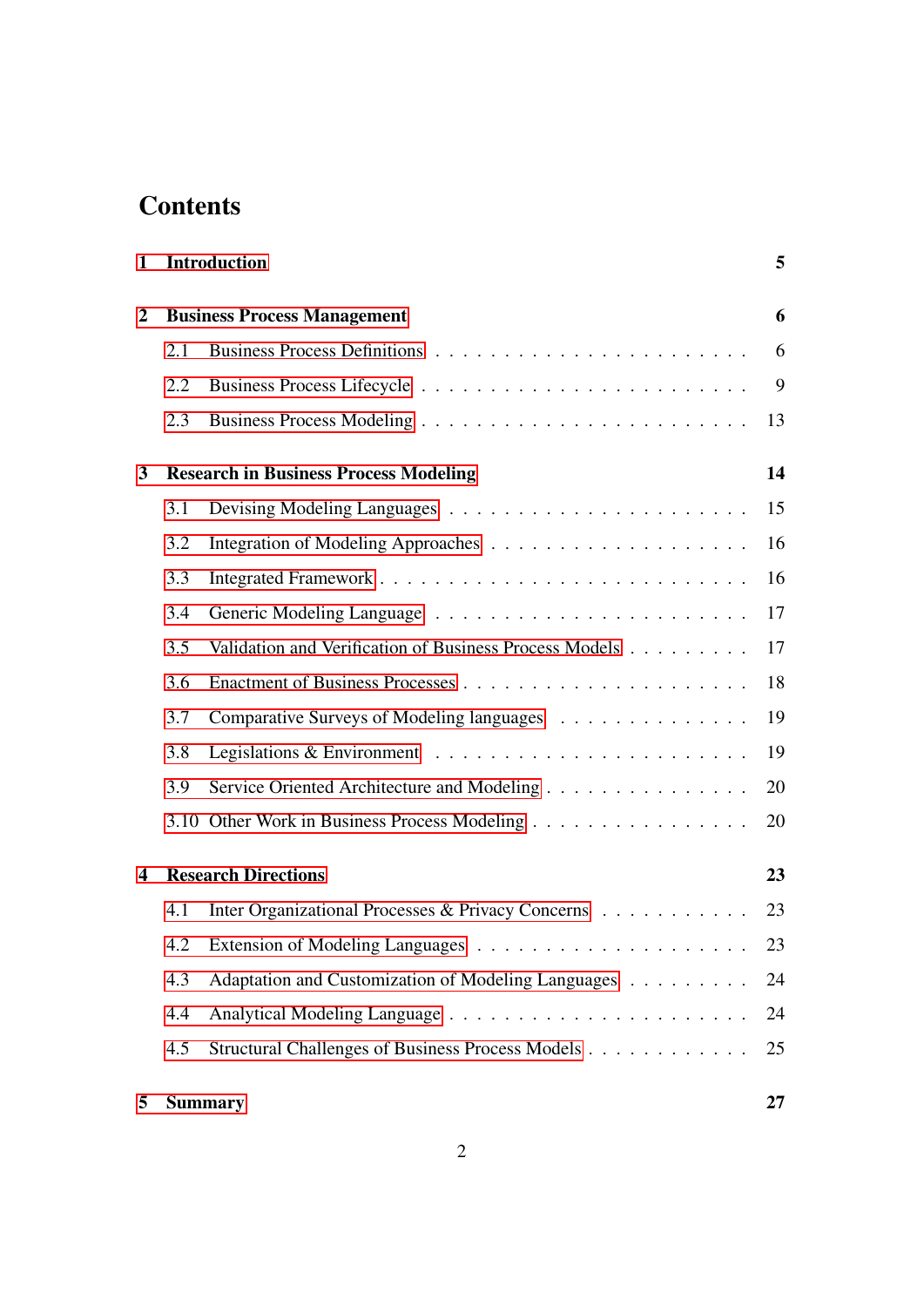# List of Figures

| 2 Business process context and management techniques 9 |  |
|--------------------------------------------------------|--|
|                                                        |  |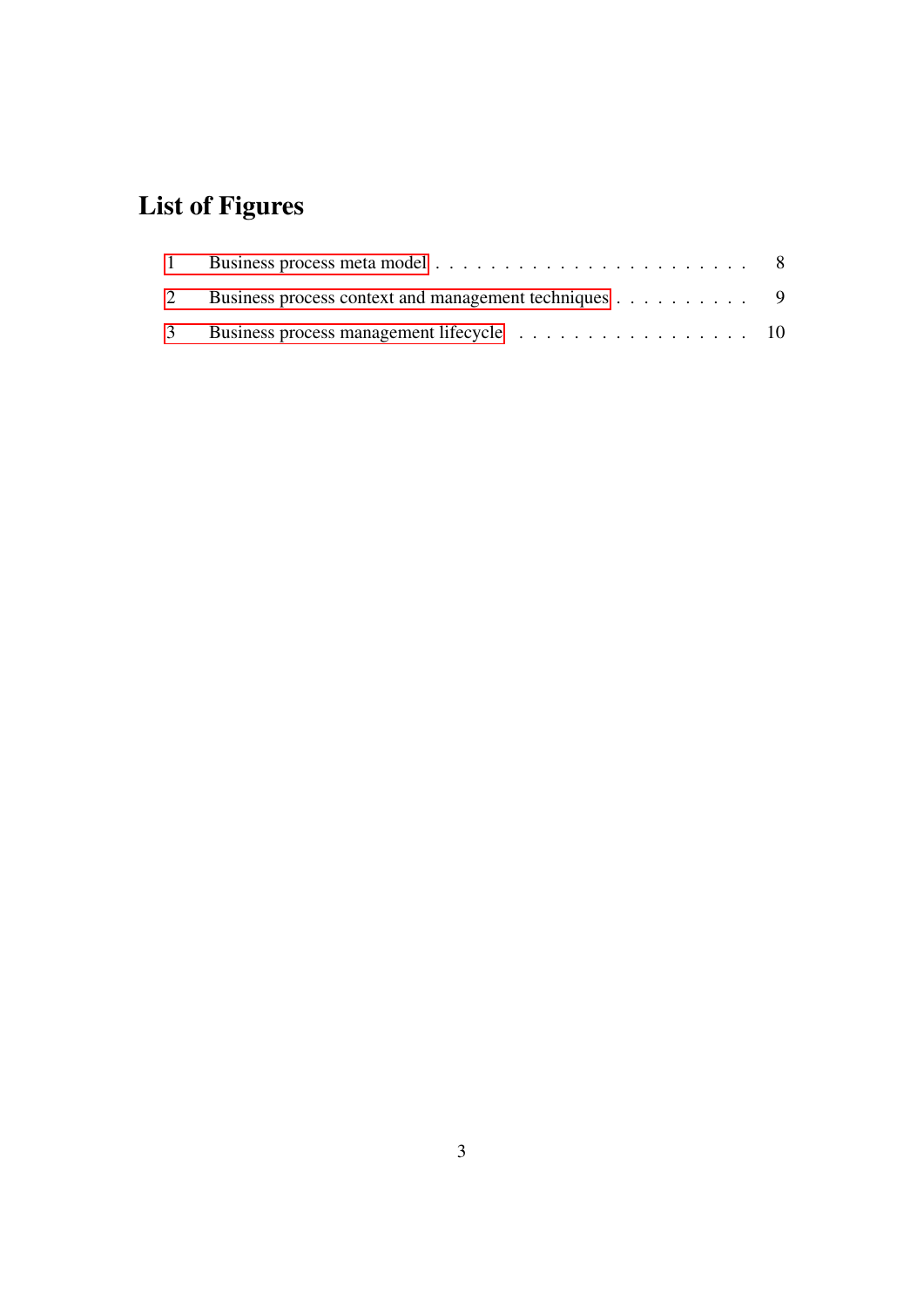# List of Tables

| 2 Business process models for Business-IT alignment 15 |  |
|--------------------------------------------------------|--|
| 3 Research in business process modeling 22             |  |
|                                                        |  |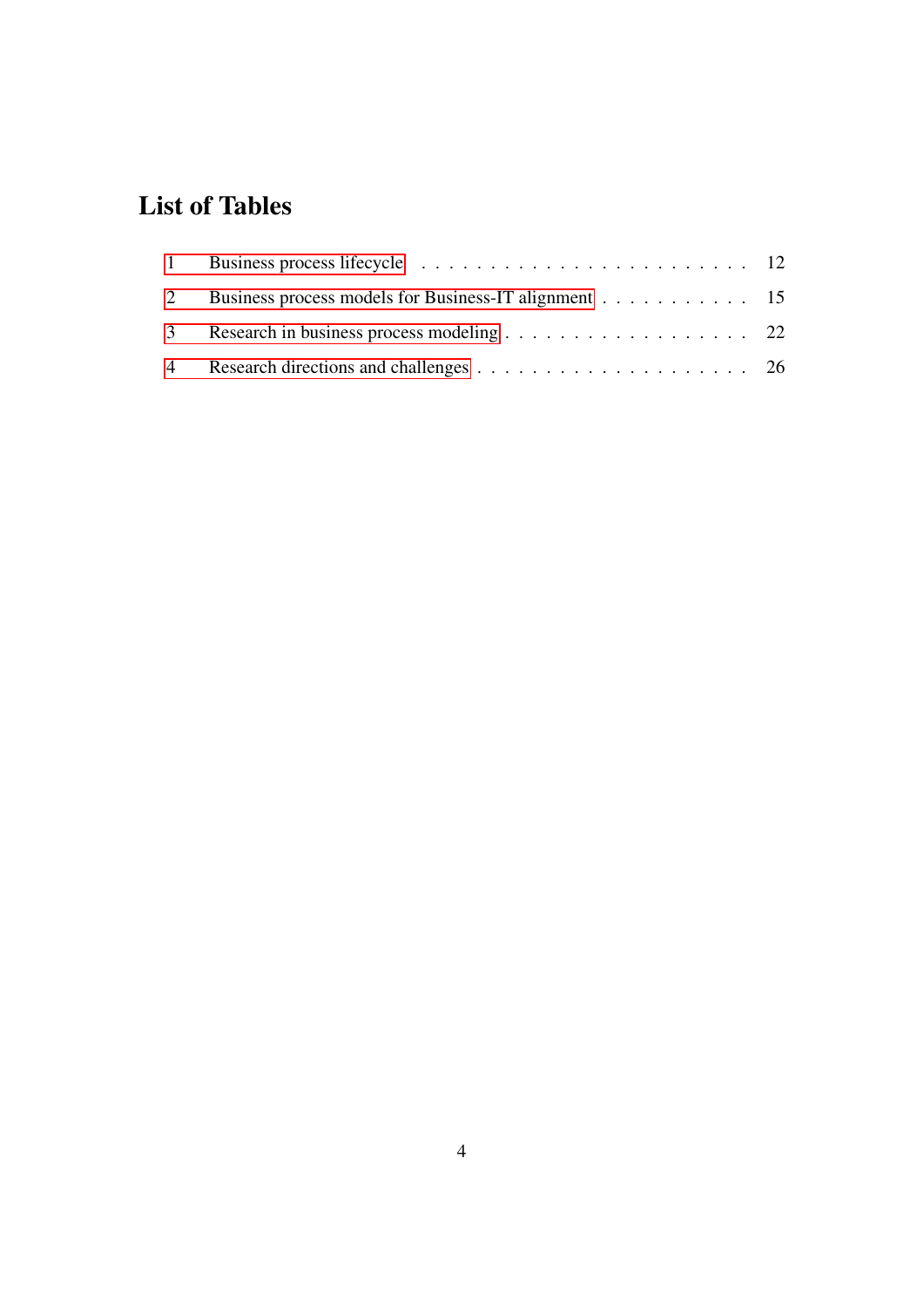# <span id="page-8-0"></span>1 Introduction

Management of business operations undergoes different trends. Specific terms have been coined to describe the focus of each trend like data oriented approaches (common in the seventies and eighties) and process oriented (in last two decades) [\[78\]](#page-37-0). In data oriented approaches, provision of IT support to business functions is a main focus of research, e.g., business data models and database systems. With the maturity of research on data oriented approaches, the focus shifted to higher levels where processes are in the main focus of research to provide services to customers. Methods focusing processes are proposed like process modeling techniques and process management systems, i.e., workflow management systems.

Recent technological developments open new horizons for products in different domains. These changes have an effect upon business process management research like satisfying the requirements of stakeholders in new domains. The effect of changes brings up several challenges in business process modeling domain as well. These challenges need to be addressed for better management of business processes. New methods and modeling languages are proposed to address these challenges.

Business process modeling is one of the most important methods in business process management. It is used for better understanding of business concerns and communication between stakeholders. Different benefits of business process models motivated researchers for effective usage of business process models in phases of the business process lifecycle [\[16\]](#page-31-0). Therefore, it is investigated by researchers in many directions. It is discussed under various topics related to business process lifecycle ranging from adaptation of information systems (communication, modeling the environment, development, and simulation) to business process analysis (improvement and reengineering).

Understanding a business process, its context, and techniques are a starting point for business process improvement. We provide several definitions of a business process from literature and discuss a meta model to understand business process context in Section [2.](#page-9-0) Business process modeling covers a wide area of research and state of the art in this domain is a challenging task. Several state of the art papers exist in the business process modeling domain, but they focus on certain aspects of a business process lifecycle like development and optimization [\[81\]](#page-37-1).

The purpose of this report is to provide an overview of research in the business process modeling domain. Active research areas of business process modeling are discussed with different perspectives in Section [3.](#page-17-0) This state of the art helps us in identifying current challenges in the business process modeling domain and provides directions for future research. We briefly discuss the future research directions of business process modeling in Section [4.](#page-26-0) Section [5](#page-30-0) summarizes presented work of this report.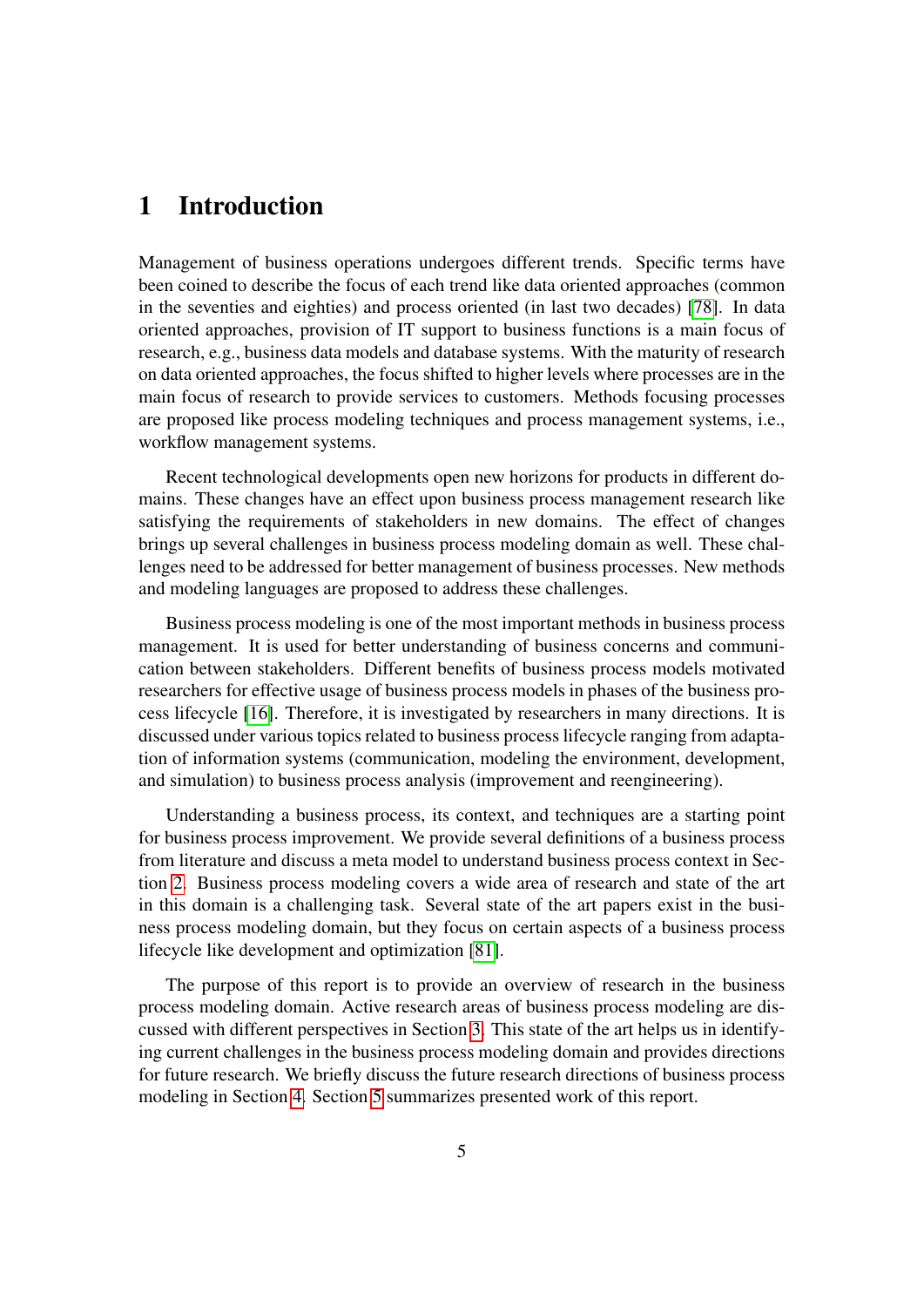## <span id="page-9-0"></span>2 Business Process Management

Customers' demands are fulfilled by enterprises which do business for several reasons like satisfying stakeholders (executives, employees, and customers), monetary gain, or increase in reputation. We restrict ourselves in this work to business processes in enterprises although business process management is also applicable to governmental institutions, cf. [\[24\]](#page-32-0). To maintain the competitive position in the market, enterprises provide new products and services. This trend of competitiveness triggers other enterprises to provide better services in order to keep or strengthen their position in the market. Executives set goals and objectives of enterprises which support the vision of a company. In order to achieve these goals and objectives, business operations are carried out in a specific way. This specific way is called business process and discussed in Section [2.1](#page-9-1) by different researchers' viewpoints. Different techniques are used for management of a business process during its lifecycle and are discussed in detail in Section [2.2.](#page-12-0) Business process modeling is briefly introduced in Section [2.3](#page-16-0) with two exemplary techniques.

## <span id="page-9-1"></span>2.1 Business Process Definitions

Being central part of organization's operations, different techniques are devised to manage processes like business process management [\[77,](#page-37-2) [85\]](#page-37-3), business process reengineering (BPR) [\[27\]](#page-32-1), or business process improvement (BPI) [\[28\]](#page-32-2). There are several definitions of a business process in the literature where authors define a business process in the scope of their management techniques. These definitions are a starting point for understanding the business process and its context for further research in business process management.

Hammer & Champy define business processes in the context of business process reengineering [\[27,](#page-32-1) p. 35] as follows:

"A business process is a collection of activities that takes one or more kinds of input and creates an output that is of value to the customer."

Similarly, Davenport defines business process from process innovation [\[18,](#page-31-1) p. 5] viewpoint as follows:

"...a structured, measured set of activities designed to produce a specific output for a particular customer or market. It implies a strong emphasis on how work is done within an organization[...]. A process is thus a specific ordering of work activities across time and space, with a beginning and an end, and clearly defined inputs and outputs: a structure for action."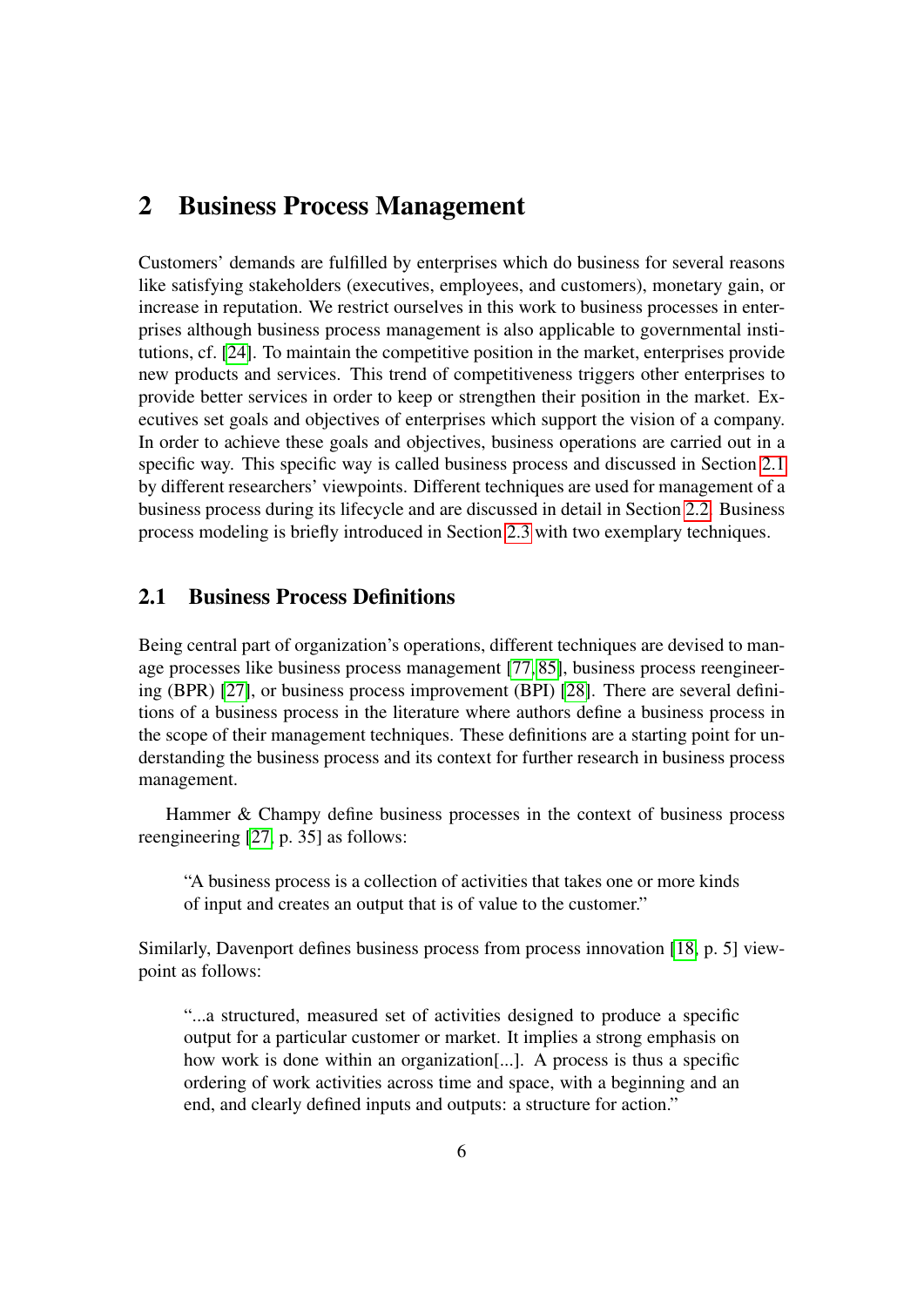The above definitions focus on designing business processes with inputs and involved objects, hence outputs can be generated for potential customers. Business process reengineering and business process innovation are in response to a competitive and changing environment, where existing processes are no longer effective. Therefore, processes have to be redesigned from the scratch to address the demands of customers.

From the perspective of business process improvement (BPI), Harrington defines business processes in [\[28,](#page-32-2) p. 9]:

"A business process consists of a group of logically related tasks that use the resources of the organization to provide defined results in support of the organization's objectives."

In this definition, the resources of organization and related tasks are focused to fulfill organization's objectives. The effective utilization of resources and structure of tasks are important for improvement in product and services. In BPI, specific goals are defined which are supposed to be achieved by process improvement like cost reduction or quality improvement and then these goals are propagated in concrete steps of the processes. Thus, attempts are made to improve existing processes in different aspects.

In [\[85,](#page-37-3) p. 5], Weske defines a business process from the management perspective with organizational resources as follows:

"A business process consists of a set of activities that are performed in coordination in an organizational and technical environment."

This definition of business processes is related to the management perspective where organizational and technical resources are used for effective execution of business processes. This includes information systems, machines, and effective resource allocation. Several other definitions of business processes and their meta models are discussed in [\[24,](#page-32-0) [29\]](#page-32-3). Here, we describe a business process and its related context for discussion of business process lifecycle phases and research in business process modeling.

Customer's demands and events in market enforce enterprise to provide new services or improve the existing ones for customer's satisfaction. This is due to the reason that old services are no longer efficient or do not fulfill new requirements. The changes in markets and customer demands have to be reflected in objectives of enterprise, processes, and correspondingly in the overall organization. Processes are governed by policies where inputs are transformed into outputs through actions performed by resources. Policies are defined by enterprises, markets (like standards), and government (e.g., environment friendly). Based on this description, a new abstract meta model of a business process and its context is represented in Fig. [1.](#page-11-0)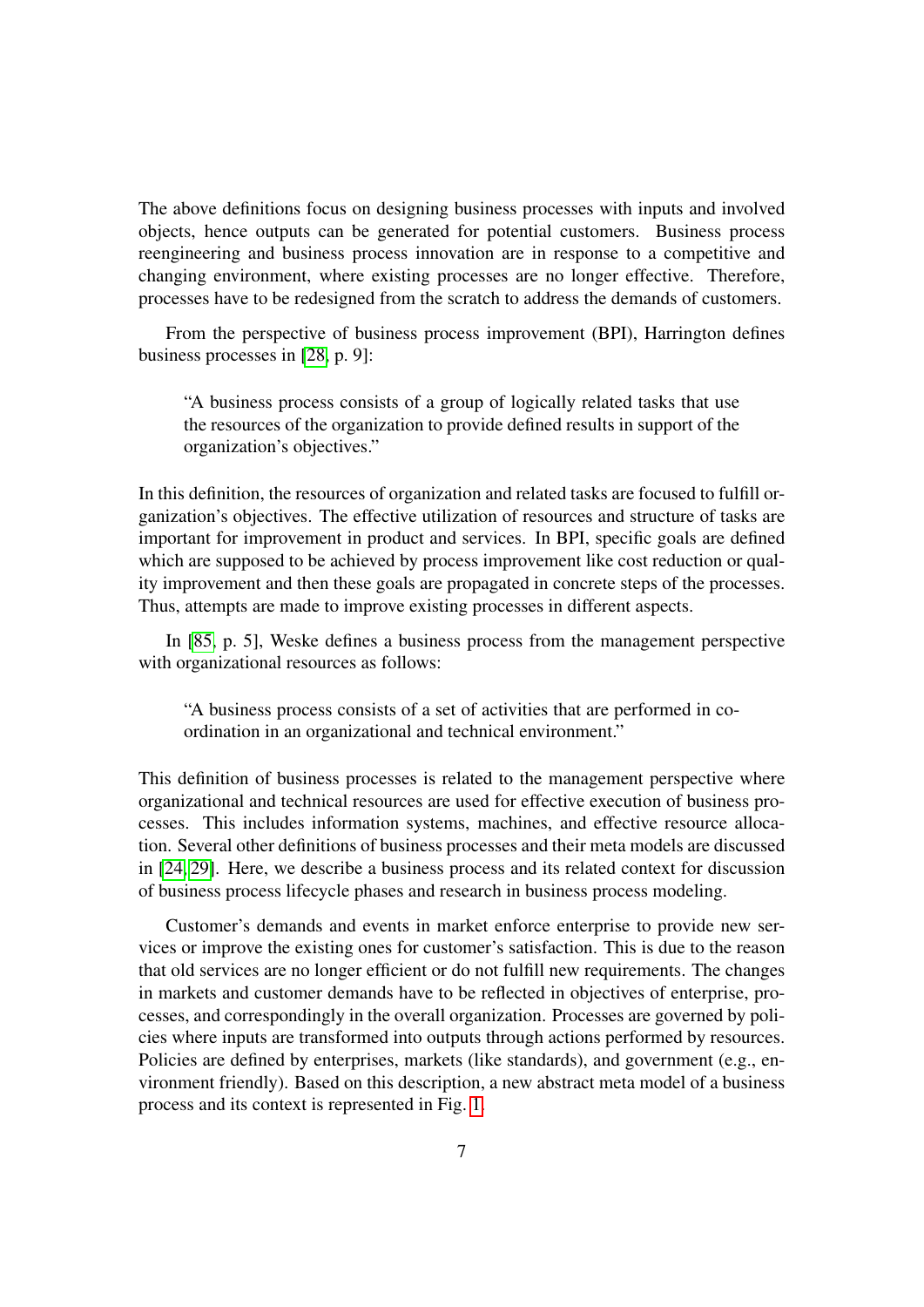

<span id="page-11-0"></span>Figure 1: Business process meta model

We further elaborate the meta model of Fig. [1](#page-11-0) to provide more details on involved elements of business processes and relation with management techniques. Customers demand products or services for consumption in their own context. The major changes in customer's demands and market have to be reflected in objectives of the enterprise. Changes in markets are because of certain events, for example, legislations imposed by government, new standards defined by groups of enterprises, or demands of certain items due to certain reasons like environmental conditions. Different aspects of such changes are addressed in research and we discuss them in Section [3.8](#page-22-1) and Section [4.3.](#page-27-0) In Fig. [2,](#page-12-1) we show a meta model with more details of involved elements in business processes and its related techniques for management of business processes.

An objective of the enterprise is realized in processes which itself can be composed of different activities. Resources perform operations in these activities according to a specific set of rules to transform inputs into outputs. These specific sets of rules are defined by the enterprise in accordance with other policies. Inputs, activities, processes, rules, outputs, policies, and resources provide the operational view of a business process. Resources of business processes are further divided into different types, such as, humans, machines, and organizational structures. These different resources collaborate with one another to complete the execution of business processes. These details and management techniques are shown in the Fig. [2.](#page-12-1) Focusing particular entities of Fig. [2,](#page-12-1) different perspectives are provided in models such as control flow, cultural environment (employee's collaboration), and organizational perspective (resources usage, branches). Business processes are supported by workflow management systems which automate business processes [\[85,](#page-37-3) p. 50].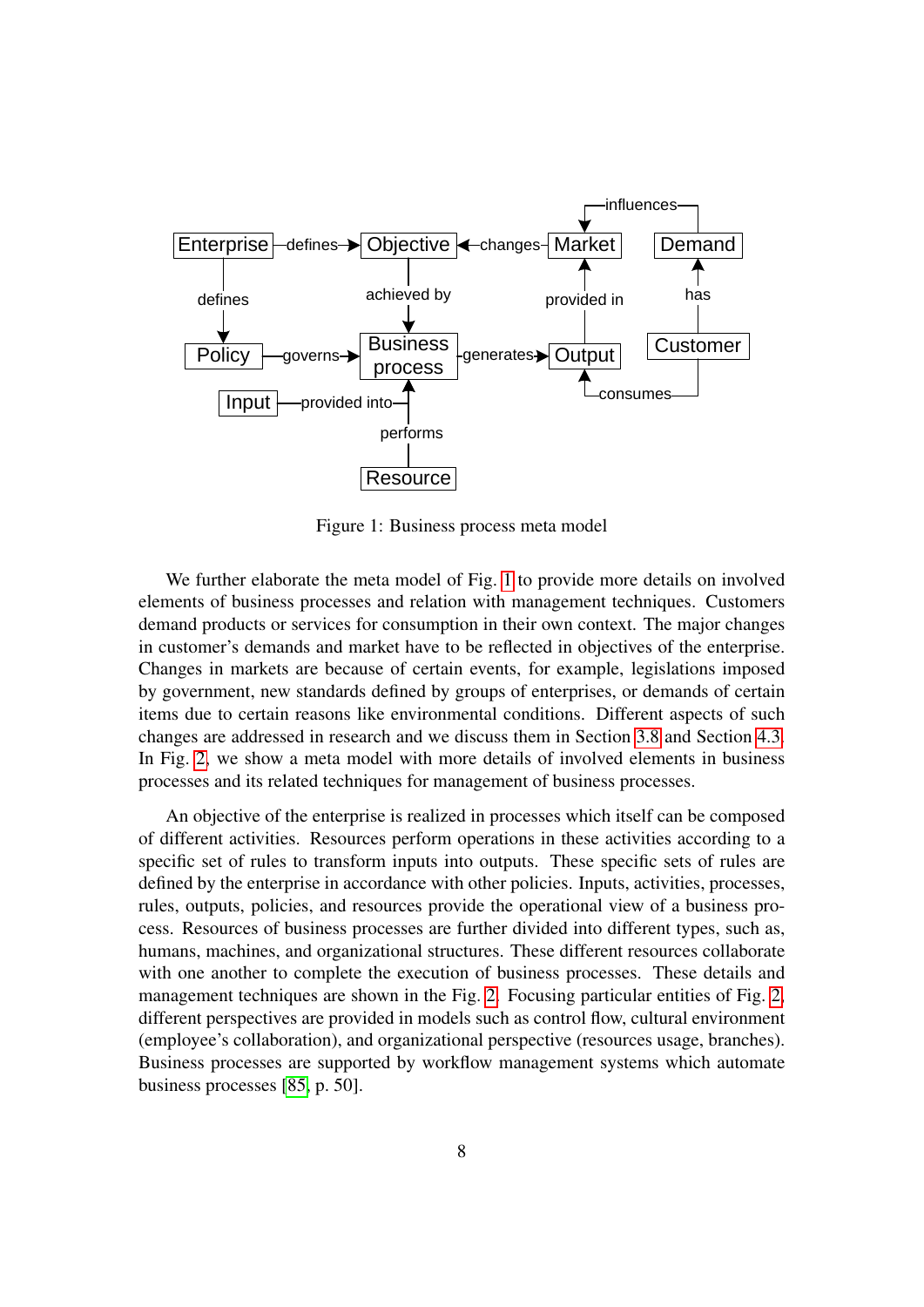

<span id="page-12-1"></span>Figure 2: Business process context and management techniques

An efficient process step or an overall performance improvement requires evaluation of business processes after execution. Similarly, the feedback from customer and changes in market are also analysed to devise a strategy for improvement or redesign of business processes. We further discuss these concepts in the following subsection.

#### <span id="page-12-0"></span>2.2 Business Process Lifecycle

Different techniques are used in a business process lifecycle for effective management of business processes. Business process management (BPM) is a cyclic methodology in which business processes are investigated in several perspectives during its phases. Business process lifecycle consists of several phases like plan, design, implement, execute, evaluate, analyse (post execution) and recommend. This business process lifecycle is recursive, which means that each phase can have similar phases during its lifecycle. The business process lifecycle with entry points of different business process management (BPM) techniques is shown in the Fig. [3.](#page-13-0) Entry points of business process management techniques (such as BPR or BPI) into phases depends on the context and usage of those techniques in enterprises. Activities carried out in business process management phases with respect to its techniques are briefly discussed as follows.

In the planning phase, analysts define which business processes are required to per-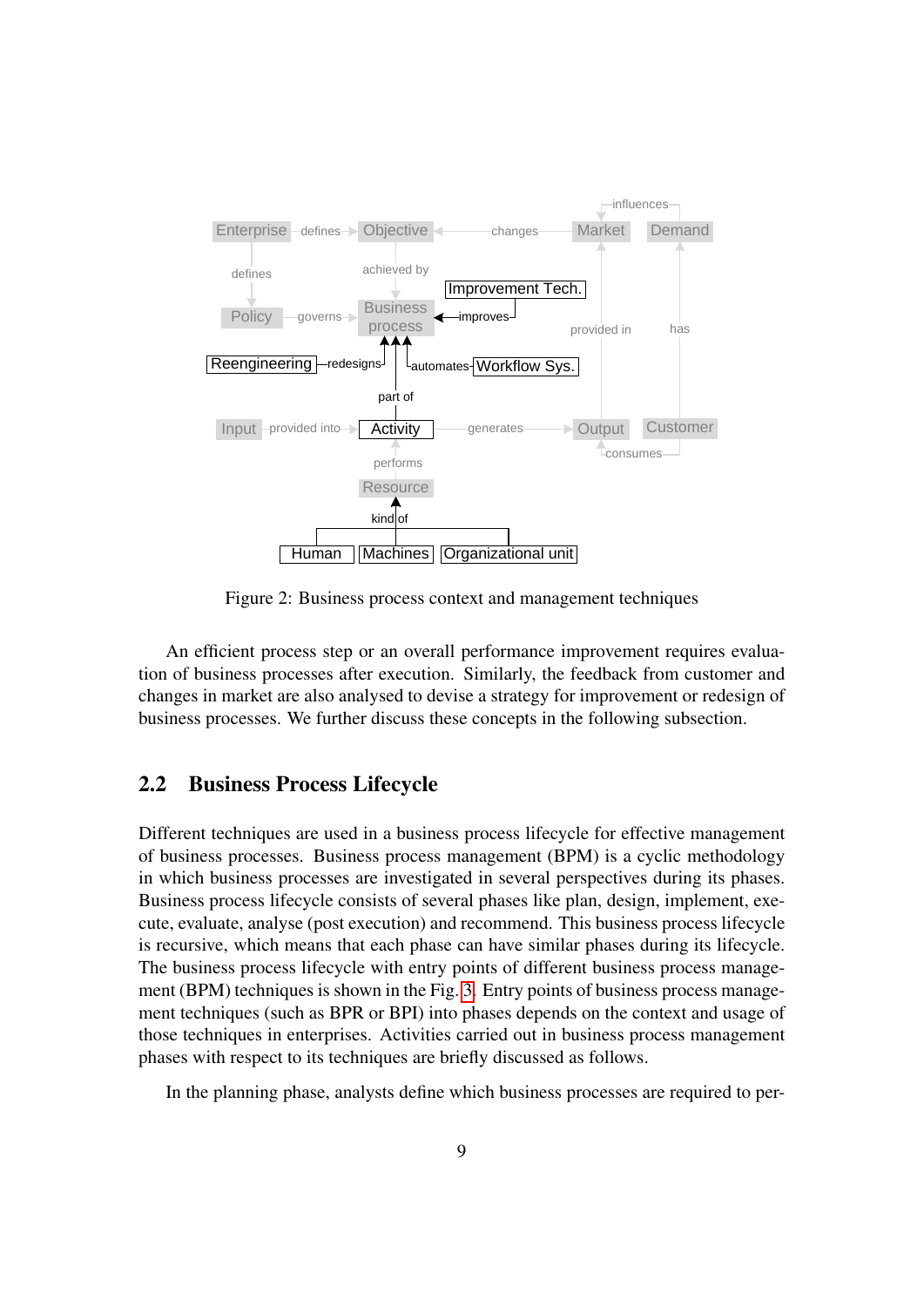

<span id="page-13-0"></span>Figure 3: Business process management lifecycle

form in order to achieve the desired objectives, like providing products and services. In this phase, objectives and goals of a business process are described in detail. Therefore, processes are conceptualized in this phase and design characteristics are specified at an abstract level. The desired output of a business process is also defined in this phase.

From process improvement and change management perspective, a detailed plan is prepared about the changes to be carried out in business processes. These changes are due to process improvement or accommodating the new requirements. The scope and kind of changes are defined like which operations, organizational elements, and procedure should be changed. The target (TO-BE) design characteristics are provided to the design phase. Planning phase is also a starting point for the business process reengineering where processes are conceptualized from the scratch. However, the domain knowledge of experts and knowledge about previous processes creep back in.

In the design phase, different aspects of processes are considered in detail. Business processes are analysed in different perspectives like functional (which activities), behavioral (conditions, parallel, and iterations), organizational (where and by whom), and informational (requirements to perform) [\[16\]](#page-31-0). In this phase, different involved elements are explicitly specified like inputs, operations, conditions, flow of process, and resources. The target values of different objects are also specified for the evaluation phase. Therefore, a detailed design model is prepared for implementation phase.

From the process improvement and change management viewpoint, the target design characteristics are investigated in detail. The impact of changes on other objects is evaluated by analyzing it in different perspectives. Afterwards, the required changes and modifications are specified in the design model.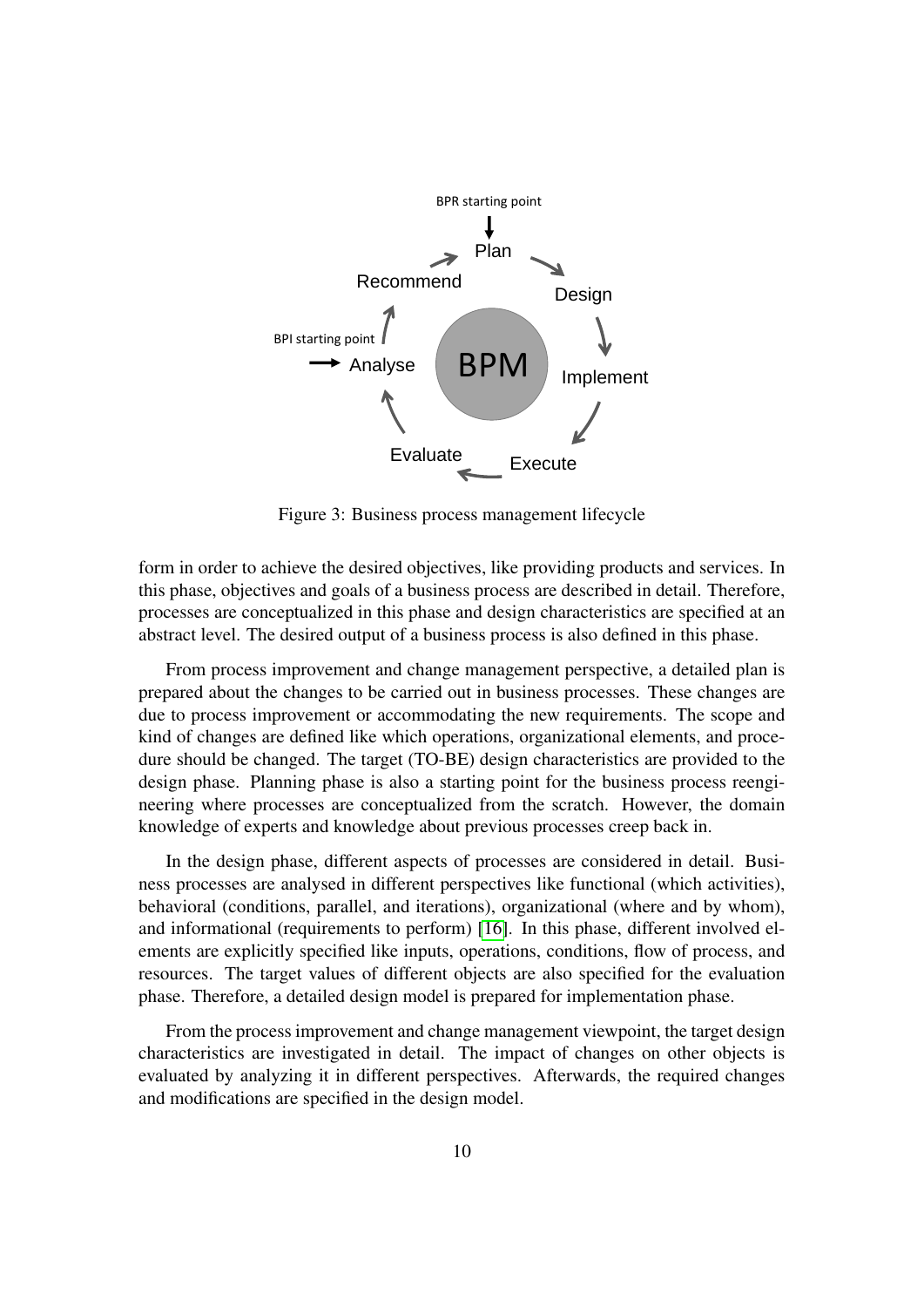Once business processes are designed then these are implemented in an organization. The transformation from design to implementation is dependent on the description of language and granularity level of models. For efficiency, business processes are supported with information technology (IT). The implementation phase of business processes with IT can have similar phases of BP lifecycle because business needs and requirements have to be mapped into IT services to provide the IT support. Activities carried out for Business-IT alignment are further discussed in Section [3.](#page-17-0) Before execution, the enactment of processes is carried out. Enactment of processes means that resources are allocated to process operations and thus an execution environment is created.

Business processes are executed in order to fulfill the requests of customers (internal and external). Different instances are executed through a business process based on a defined event. Resources carry-out operations on inputs and transform the input into outputs. In this way, business processes are executed in enterprises. The execution of business processes is recorded with the help of information systems. Information systems are used for evaluation, analysis, and controlling of business processes. Controlling part is used to manage business process which includes measurement, monitoring and analysis of business process to make changes in real time.

After execution, the processes are evaluated for performance analysis. Customer and market demands are compared to the generated output. Different quantitative and qualitative measurements are made in this phase like statistics and process mining [\[75\]](#page-37-4). The actual values of objects are compared with the target values and the planned process behavior is compared with the actual behavior.

The post executional analysis of business processes uses the results of evaluation phase and analyse the performance of business processes in a broader context. The achievement of enterprise's objectives are analysed from customer, process and organizational performance aspects. In this phase, AS-IS process model is built from execution logs (data perspective) to understand the current execution of business processes. In case of discrepancies between plan and target values or behavior, the deficiencies in business processes are investigated. Different analyses are carried out to find root causes of problems identified in this phase. The post execution analysis of business processes is a starting point for business process improvement techniques.

The identified deficiencies are tried to be avoided in further executions. The purpose of this phase is to define the objective for planning phase in order to carryout the changes for improvement in subsequent phases. Therefore, in recommend phase the TO-BE concept is prepared. In this way, business processes are improved. For overall view of business process lifecycle, we summarize business process lifecycle phases in Table [1](#page-15-0) with possible inputs, actions, and outputs.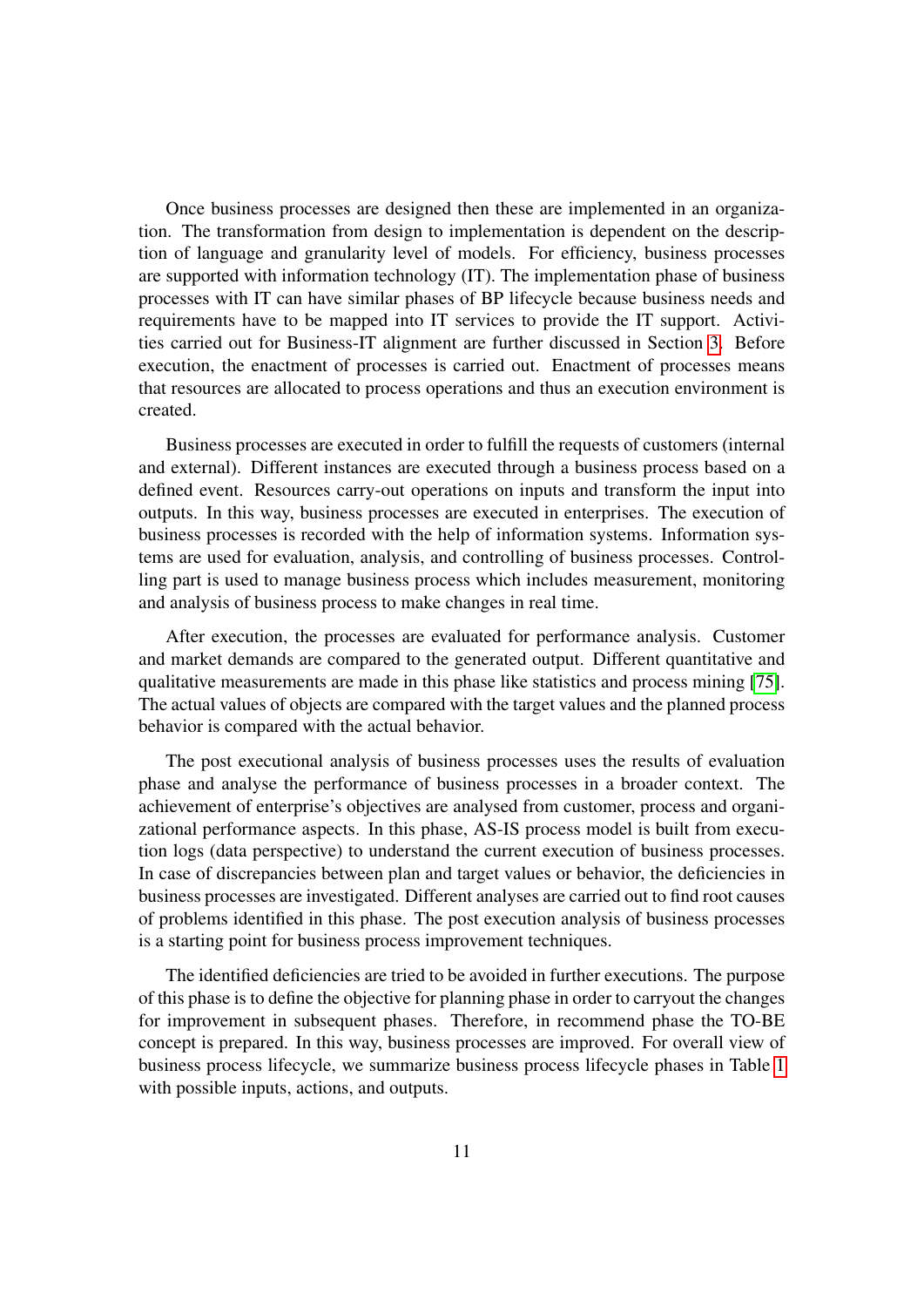<span id="page-15-0"></span>

| Phase     | Activities                     | Input                                | Action                      | Output                            |
|-----------|--------------------------------|--------------------------------------|-----------------------------|-----------------------------------|
| Plan      | Process identification         | business<br>Enterprise               | identification,<br>Process  | descrip-<br><b>BP</b><br>Abstract |
|           |                                | change<br>objectives,                | goal definition of BP,      | tion, design character-           |
|           |                                | improvement<br>ð                     | defining desired output,    | istics, plan for changes,         |
|           |                                | objective                            | defining scope and kind     | To-Be design character-           |
|           |                                |                                      | of changes                  | istics                            |
| Design    | ð<br>design<br>Detailed        | Brief business process               | Defining inputs, proce-     | Detailed design model             |
|           | business process               | objec-<br>description,               | dure, rules, resource allo- | for implementation                |
|           |                                | tives, policies, org.                | cation, role mapping, and   |                                   |
|           |                                | info, output of plan                 | required changes            |                                   |
|           |                                | phase                                |                             |                                   |
| Implement | implementation,                | design<br>of<br>Output               | IT services, simulation,    | Ready to execute envi-            |
|           | and<br>ion,<br>simulati        | phase (detailed design               | enactment and deploy-       | ronment                           |
|           | nent<br>deployn                | model)                               | ment of business process    |                                   |
| Execute   | Execution                      | $\dot{a}$<br>event,<br>Defined       | of business<br>Execution    | Output result, product            |
|           |                                | execution<br>stance                  | processes                   | or service                        |
|           |                                | request                              |                             |                                   |
| Evaluate  | Measure and monitor            | and<br>log <sub>o</sub><br>Execution | Taking Q&Q measure-         | Statistics about perfor-          |
|           |                                | other details                        | ð<br>ments, Comparison      | mance of business ob-             |
|           |                                |                                      | plan and actual values      | iects                             |
| Analyse   | analysis, find-<br>$AS$ - $IS$ | Performance statistics,              | AS-IS analysis, compar-     | areas<br>Deficiencies,            |
|           | ing deficiencies               | execution details                    | isons, mining, root cause   | for improvement, new              |
|           |                                |                                      | analysis                    | changes                           |
| Recommend | Defining change/im-            | areas<br>Deficiencies,               | ð<br>Defining the change    | TO-BE concept and ob-             |
|           | ent objective<br>provem        | for improvement or                   | improvement objective       | jective for changes               |
|           |                                | change                               |                             |                                   |

Table 1: Business process lifecycle Table 1: Business process lifecycle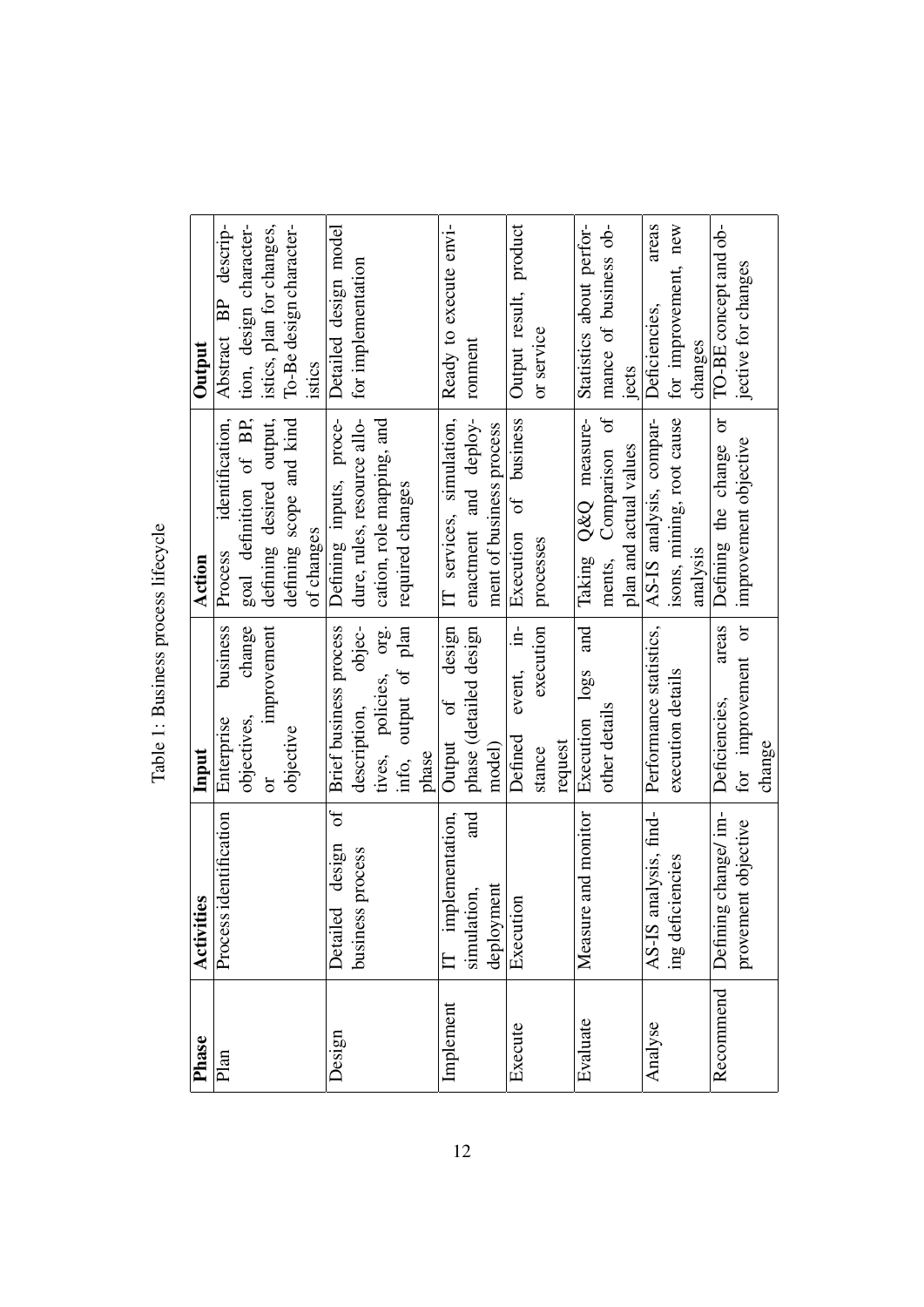#### <span id="page-16-0"></span>2.3 Business Process Modeling

Business process modeling is considered as the first and the most important step in BPM [\[77\]](#page-37-2). Business process modeling is used to visualize operations of a business process for better understanding and analysis. Being graphical nature of business process models, they are used as a medium of communication between stakeholders (e.g., executives, developers, and employees). Business process modeling has increased the ability to understand business processes and to make rational decisions for organizing activities in a traceable and understandable way [\[15\]](#page-31-2).

Various elements and different stakeholders are involved in business processes. They have distinct demands and expectations from business process models. For example, executives want a holistic view of their enterprise, process owners require not only a holistic view but details of business processes. These details involve the structure of processes, operations carried out in these processes, and characteristics/attributes of involved objects. Similarly, the operational managers want further details of business processes and performance related information.

Representing all details of involved elements in one model will make the model very complex for comprehension. Therefore, different models are proposed in literature to fulfill the requirements of stakeholders in business process lifecycle. Depending on the purpose of modeling, business processes are represented at different levels of granularity and in different perspectives. In a perspective, particular details of processes are considered like organizational culture, organizational structure, functional perspective (operational details) as discussed in [\[16,](#page-31-0) [38\]](#page-33-0). This enables the stakeholders to focus on certain relationships and elements related to a business process. Some research work in business process modeling domain is discussed in Section [3.](#page-17-0)

Two approaches exist for modeling the business processes. One approach is a topdown approach and other is bottom-up. In a top-down approach, expert proposes the model that how business processes should be executed. It starts from an overall process, by considering it as a "black box" and then this "black box" is broken down into more details (like activities, tasks etc.) until all details are specified. In contrast to a top-down approach, the bottom-up approach starts documenting the details at a lower level, i.e., how the functions are executed at an operational level. After getting this information, functions are combined to make activities. Activities connecting other activities build processes. In this way, the whole business process model is built. Being started from lower level details, this approach gives you a detailed insight on processes and their executions. Mostly in business process improvement, the bottom-up approach is used as it helps to identify deficiencies in actual executions. The top-down approach is used for business process reengineering [\[12\]](#page-31-3).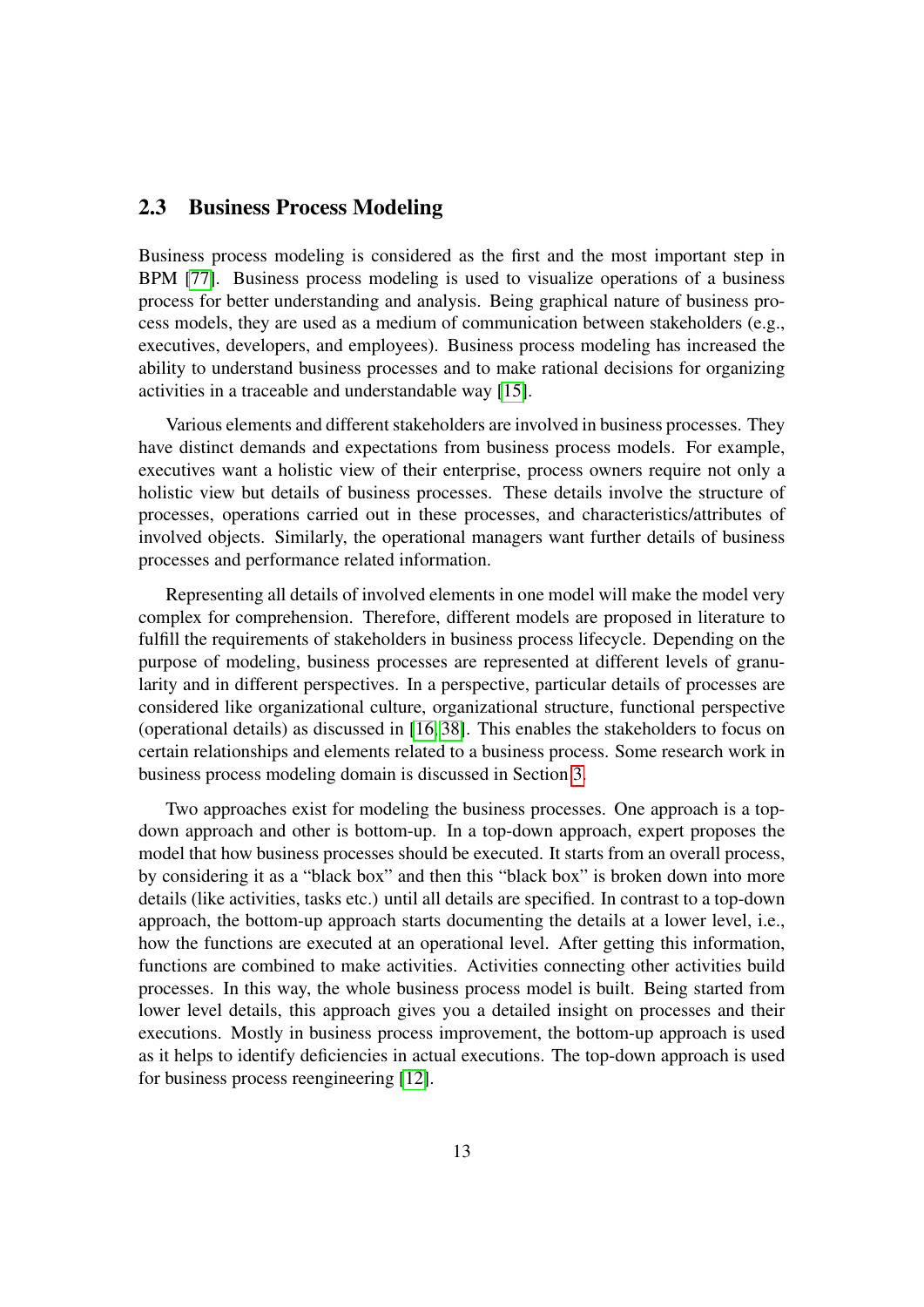# <span id="page-17-0"></span>3 Research in Business Process Modeling

Continuous development in technologies and ever increasing demands of customers for efficiency and improvements in services keep business process modeling an important research area. This is due to the fact that business process models are used for easy communication and they provide insights about their processes with other management methods.

Several modeling methods, techniques, and hundreds tools exist for process modeling. Kettingler et. al. stopped at 72 methods and 144 tools for their comparative study in [\[26\]](#page-32-4). Similarly, one PhD student is reported to stop at a count of 3000 process modeling techniques [\[52\]](#page-34-0). Selection of a particular modeling technique is very important for success of a modeling goal.

The research work in business process modeling can be discussed with respect to changes in business domain and accommodating these changes in business processes during its lifecycle. Different modeling languages are devised to address the aspects of processes in different phases of BP lifecycle. One of the most important is to support business process with information technology. Therefore, most of the work in business process modeling domain is for Business-IT alignment. The steps carried out in Business-IT alignment are similar to the BP lifecycle phases as discussed in Section [2.2.](#page-12-0)

Different models are used in Business-IT alignment which fulfills different objectives of phases like communication, mapping business requirements to IT services, simulation, automation (workflow), controlling, analysis, and improvement. Table [2](#page-18-1) shows the steps and corresponding models used for business-IT alignment. Models of one phase are transformed into other models to accommodate the needs of other phases. The issue of transformation of models is further discussed in Section [3.5.](#page-20-1)

In planning phase, managers and experts discuss operations of enterprise which can be partially or fully automated. Models with graphical notations are often used for understanding and communication like Event-driven Process Chains (EPC) [\[63\]](#page-35-0), Flow charts [\[30\]](#page-32-5), Business Process Modeling Notation (BPMN) [\[8\]](#page-31-4), and Use case diagrams [\[7\]](#page-31-5). Several variants of modeling languages are proposed for business-IT alignment like Unified Modeling Language (UML) diagrams [\[7\]](#page-31-5) or Petri nets [\[50\]](#page-34-1). Simulation of business processes is carried out to validate and verify the business process design. Validation and enactment of business processes are discussed in Section [3.5](#page-20-1) and Section [3.6](#page-21-0) respectively. There is lack of business process model for evaluation, analysis, and recommendation phase of lifecycle which is discussed in Section [4.](#page-26-0) We further discuss the research work in business process modeling domain with challenges and researchers contributions to address those challenges in the following sections.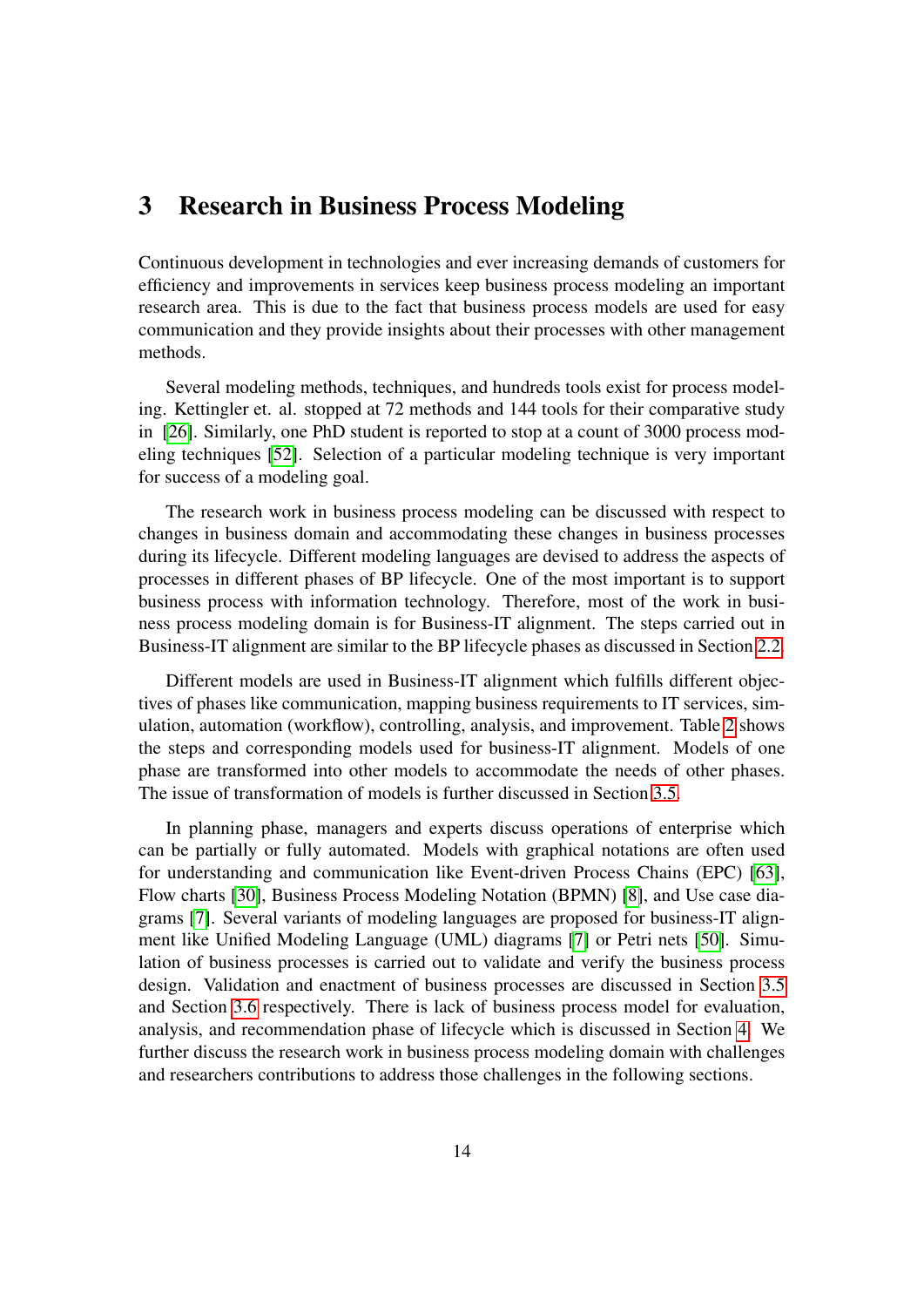| <b>Phase</b> | <b>Activities</b>       | <b>Stakeholders</b> | <b>Models</b>       |
|--------------|-------------------------|---------------------|---------------------|
| Plan         | Requirement elicitation | Managers, domain    | Flow chart, EPC,    |
|              |                         | experts, IT manager | Use case, package   |
| Design       | Mapping requirements    | Domain experts, IT  | DFD, ER diagram,    |
|              | into technical services | team                | UML Diagrams like   |
|              |                         |                     | class diagram       |
| Implement    | Coding, simulation, en- | IT team, managers   | UML<br>diagrams,    |
|              | actment, and deploy-    |                     | BPMN, Petri nets    |
|              | ment                    |                     |                     |
| Execute      | Execution, logging      | IT team, employees  | <b>BPEL</b>         |
| Evaluate     | and<br>Measurement      | Process owners and  | <b>Statistics</b>   |
|              | Monitoring              | <b>Managers</b>     |                     |
| Analyse      | Performance analysis,   | Managers and pro-   | Charts, key perfor- |
|              | business analysis       | cess owners         | mance indicators    |
| Recommend    | Defining improvement    | Managers, process   | BPMN, Flow chart    |
|              | objective               | owners, executives  |                     |

<span id="page-18-1"></span>Table 2: Business process models for Business-IT alignment

## <span id="page-18-0"></span>3.1 Devising Modeling Languages

New ideas (products) and technological developments increase demands of users towards business process models. These developments also expose the inabilities of modeling languages, and thus enforce researchers to incorporate the new concepts in modeling languages to fulfill their demands. Different new modeling languages are proposed and extended to satisfy the requirements of users.

Business process models are extended to represent the involved business elements with more details like legislations, risks, or involved roles. Similarly, successful modeling techniques of other domains are also applied in business process modeling like Petri nets [\[50\]](#page-34-1) were applied in workflow management [\[67\]](#page-36-0). Several other extensions of Petri nets are also proposed to apply them more effectively in business process domain like Workflow nets [\[68\]](#page-36-1), Object Oriented Petri nets [\[47\]](#page-34-2), and Attributed Petri nets [\[21\]](#page-32-6).

BPMN [\[8\]](#page-31-4) are also devised to provide graphical notations for communication between business and technical users. The BPMN core set of elements focuses on the control perspective [\[49\]](#page-34-3) while extended set of elements attempts to address other perspectives like organization (roles using swim lanes) [\[53\]](#page-34-4).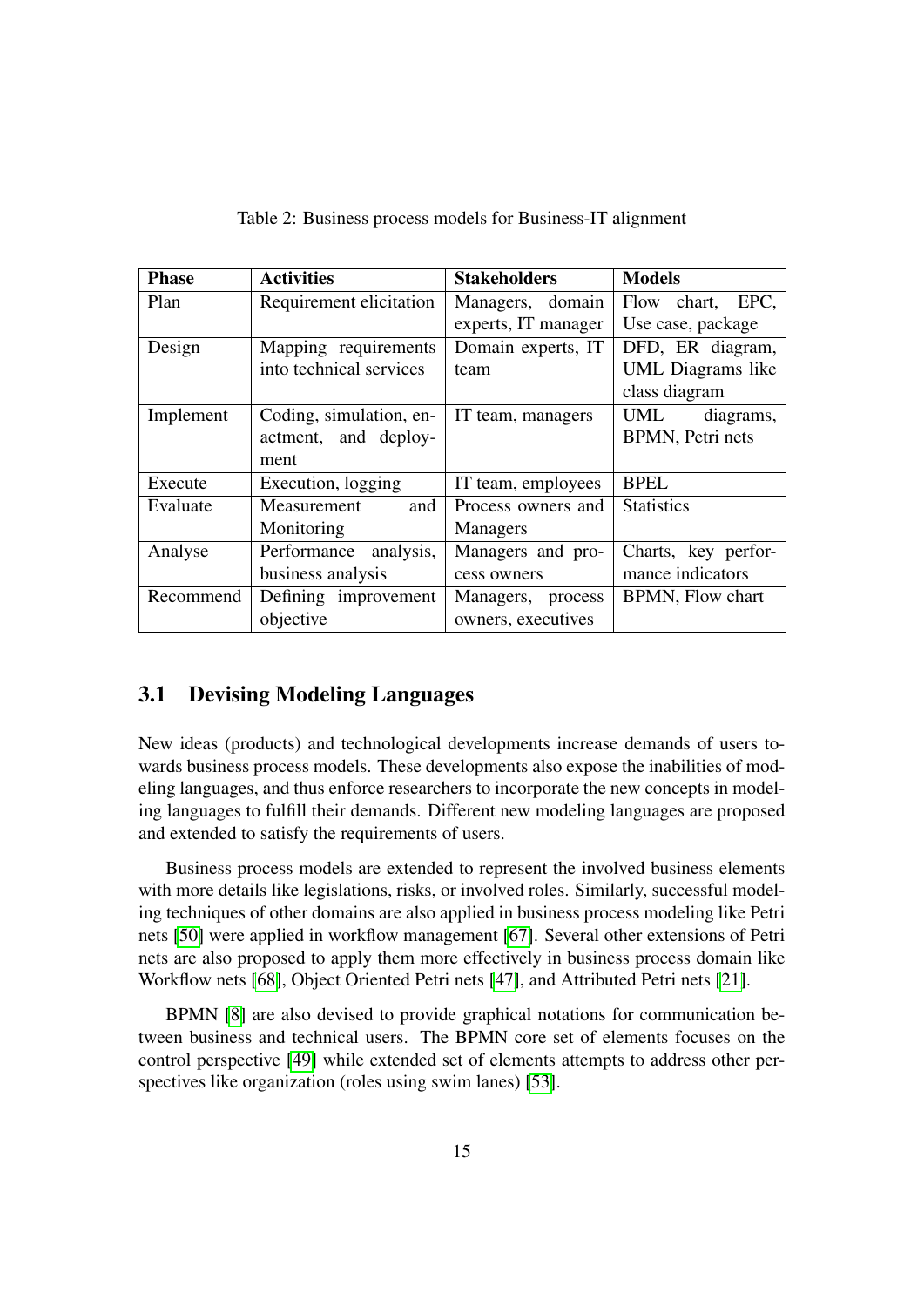### <span id="page-19-0"></span>3.2 Integration of Modeling Approaches

Most of the papers on comparison of business process modeling techniques suggest that a single technique of modeling is not sufficient and propagate the combination of modeling techniques [\[13,](#page-31-6) [17\]](#page-31-7). The reasons behind such motivations are to use the strong characteristics of modeling languages in phases. In [\[17\]](#page-31-7), authors suggest to combine the graphical (flow charts) and tabular techniques to increase the understanding and improving the communication between stakeholders in business process models. In [\[20\]](#page-32-7), authors maps and merge different modeling constructs of one language to another language for integration of process models for the purposes of system configurations. Similarly in [\[46\]](#page-34-5), authors combine the object oriented and workflow modeling techniques for the purpose of business process reengineering.

However, integration of different models faces some problems like models at different level of details (coarse and fine granularities) and perspectives are mixed with one another [\[20\]](#page-32-7). This causes misunderstanding and confusion in minds of stakeholders. Despite these problems and challenges, integration of modeling approaches is still an interesting research topic and discussed with further details in few case studies like in a recent paper [\[13\]](#page-31-6), where authors use flow charts( [\[30\]](#page-32-5)) and integrated definition modeling (IDEF0 [\[1\]](#page-30-1)) language to model the business processes of a banking institution.

#### <span id="page-19-1"></span>3.3 Integrated Framework

Different views and models are built to fulfill requirements of stakeholders. Mostly, these views or models are taken in fragmented parts and can not collaborate or efficiently used with one another [\[19\]](#page-31-8). Like models that are developed for a particular phase would not be reused or easily converted for usage into other phase. Similarly, when views are created "as needed" basis in the absence of an integrated framework, then consistency challenges arise as certain assumptions and dependencies are not explicit [\[9\]](#page-31-9). These issues support the misconception that process modeling is an overhead and less optimally used in enterprises [\[20\]](#page-32-7).

The problems encountered in integration of modeling approaches can be addressed by the introduction of an integrated framework of modeling. Motivations for an integrated modeling framework are discussed in [\[9,](#page-31-9)[10,](#page-31-10)[19\]](#page-31-8). In [\[19\]](#page-31-8), authors suggest the need of ERP-style integration of business process model to provide a consistent and coherent picture of enterprise operations from multiple perspectives. In comparison with fragmented parts of a model, the integrated framework ensures the sharing of consistent and common concepts through central repository [\[9\]](#page-31-9). The different views of models can be developed using a generic modeling language which is extendable by adding attributes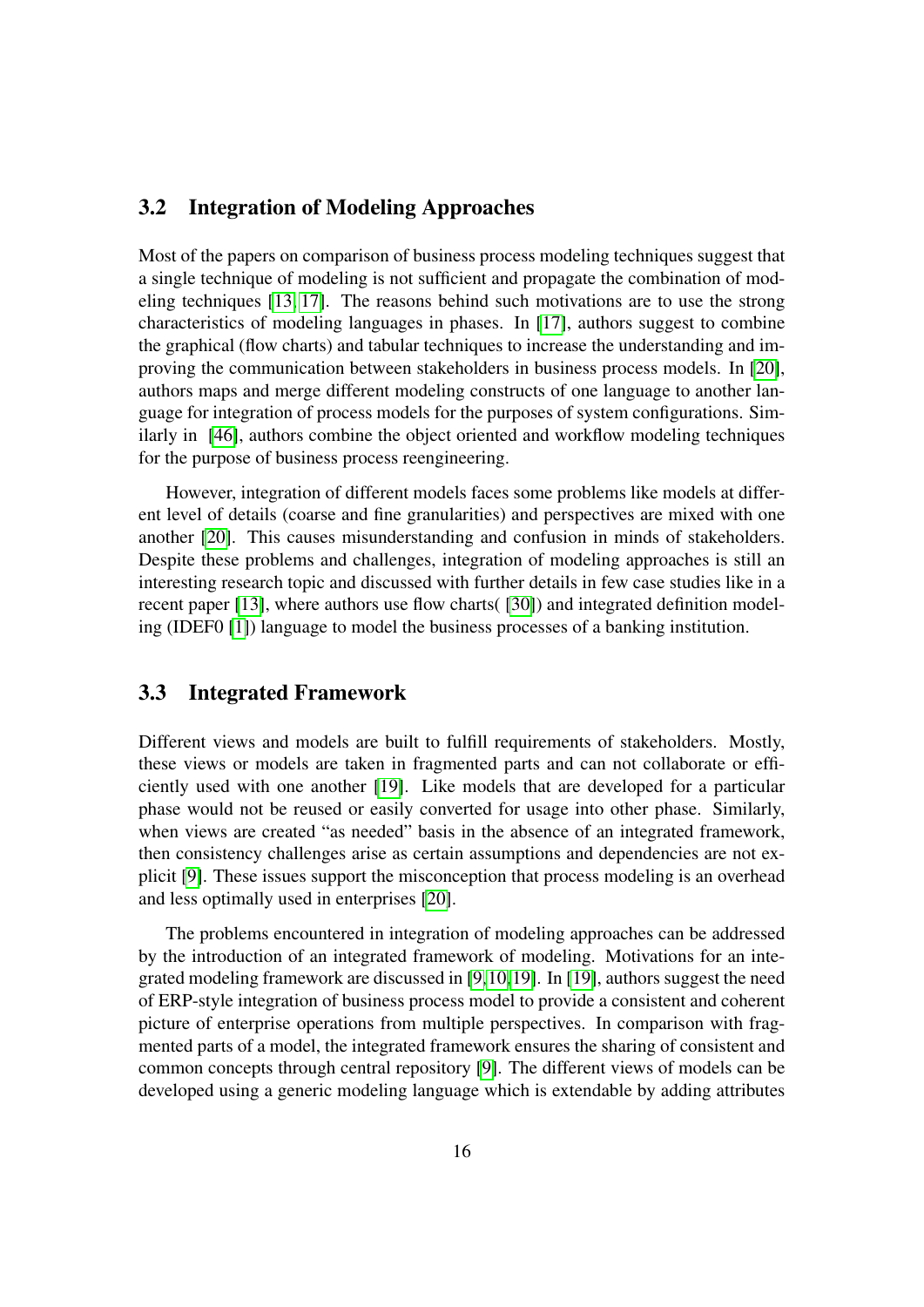related to a particular perspective. In [\[9\]](#page-31-9), authors provide an architectural framework to integrate and synchronized different views of a system. To decide which attributes should be included in a particular view, a matrix/scoring system is also proposed in [\[9\]](#page-31-9), where weights are assigned to attributes for inclusion in a specific perspective or view.

Different enterprise modeling frameworks are proposed like CIM-OSA (Computer Integrated Manufacturing Open System Architecture) [\[36\]](#page-33-1) and ARIS (Architecture of Integrated Information Systems) [\[62\]](#page-35-1). Research is carried out to effectively apply such frameworks in different scenarios of business process lifecycle. Different modeling languages are also used in such frameworks like in [\[86\]](#page-37-5), authors use Petri nets in CIM-OSA framework for postal company processes.

### <span id="page-20-0"></span>3.4 Generic Modeling Language

Different modeling methods are also compared in literature [\[10,](#page-31-10)[37\]](#page-33-2) and then their strong characteristics are considered to build a generic modeling language to provide maximum benefits [\[37\]](#page-33-2). Generic modeling approaches can also be helpful to reuse the concepts introduced in one phase to other phases while maintaining the same notations and semantics for a common and standardize way between users. In [\[37\]](#page-33-2), authors compare modeling approaches under six perspectives and then propagates to use their strong characteristics for devising a generic modeling method. Different views and perspectives can be built while using the same language.

Usage of generic modeling language for different purposes also poses some issues as it would not fulfill/satisfy all stakeholder demands at a time. Besides the attributes extension, modeling notations are also very critical in business process modeling. Different notational approaches are required for different modeling purposes and audiences [\[51\]](#page-34-6). For example, users feel convenient to use Gantt chart diagrams to manage the schedule rather than Petri nets or any other modeling notation. This issue can be resolved by generating models from a central repository using conventional modeling notations. Nevertheless, it requires a mapping function from one modeling concept to another.

### <span id="page-20-1"></span>3.5 Validation and Verification of Business Process Models

Business process models are investigated for validation and verification before execution. Validation of business processes refers whether business processes behave as expected whereas verification is concerned to check the model is free of logical errors [\[72\]](#page-36-2). Different modeling languages are evaluated in this aspect by various researchers. EPC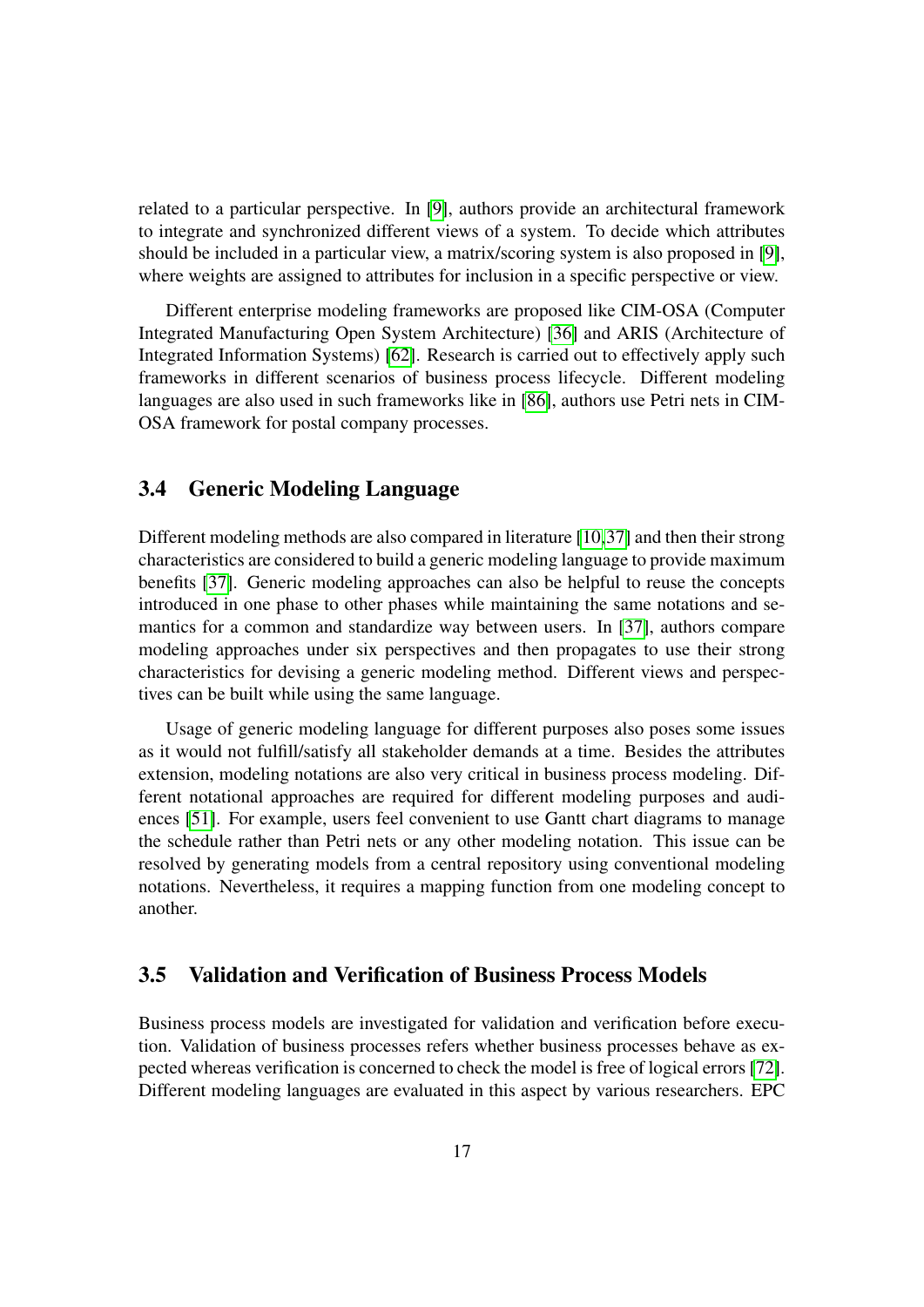business models are investigated to check their structural correctness in [\[45,](#page-34-7) [69\]](#page-36-3). Petri nets are also used for validation and verification as they provide formal semantics and graphical notations for understanding business model. Different researchers contributed with the formalisms of Petri nets to check errors in a context of business domain [\[4,](#page-30-2)[70\]](#page-36-4). Different other formalism issues like OR formalism in business process models is discussed in [\[44\]](#page-34-8). Similarly, the notion of soundness is introduced in workflow nets [\[68\]](#page-36-1) to check the correctness of models in business process domain. Other methods are proposed to transform one modeling language into other modeling languages for verification like EPC diagrams to Petri nets [\[34\]](#page-33-3) or in [\[79,](#page-37-6) [80\]](#page-37-7). Similarly in [\[35\]](#page-33-4), EPC diagrams are also transformed into UML Activity diagrams.

Business processes are also simulated before execution for validation and to check bottlenecks. Simulation of a business process provides a walk-through to the process where an analyst can see the behavior of business process [\[85\]](#page-37-3) and identify possible errors. However, validation and verification techniques (like simulation) of business processes verify the syntactical and semantical correctness of a business process. This does not guarantee that their execution will also be correct in reality as discussed in process mining literature [\[71,](#page-36-5) [75\]](#page-37-4). Various studies in the field of process mining [\[71,](#page-36-5) [75\]](#page-37-4) show that the execution of business processes in reality differs from the way it is designed or planned. This also holds in organizational projects where the way work is actually done is detached from the standard processes [\[10\]](#page-31-10). Similarly in [\[22\]](#page-32-8), author argue to include different aspects like time and resources in business process simulations.

#### <span id="page-21-0"></span>3.6 Enactment of Business Processes

Business process models are investigated for enactment of resources and execution of a business process. Execution of business processes are supported by workflow management systems. For this phase of business lifecycle, business process models are enhanced with technical information that facilitates the enactment of business processes [\[85\]](#page-37-3). In a recent survey on challenges of business process modeling [\[31\]](#page-32-9), modeldriven process execution is rated as the number one challenge in business process modeling domain. Different modeling languages are devised or extended for this purpose. Petri nets are also used for workflow management [\[68\]](#page-36-1), and different extensions of Petri nets exists like workflow nets [\[68\]](#page-36-1).

Modeling constructs of BPMN language are transformed into constructs for execution languages such as Business Process Execution Language (BPEL) [\[33\]](#page-33-5). In [\[43\]](#page-34-9), authors proposed a method to transform graph oriented models into execution languages (BPEL). Similarly, in [\[49\]](#page-34-3), authors claim to improve the transformation of BPMN notations into BPEL.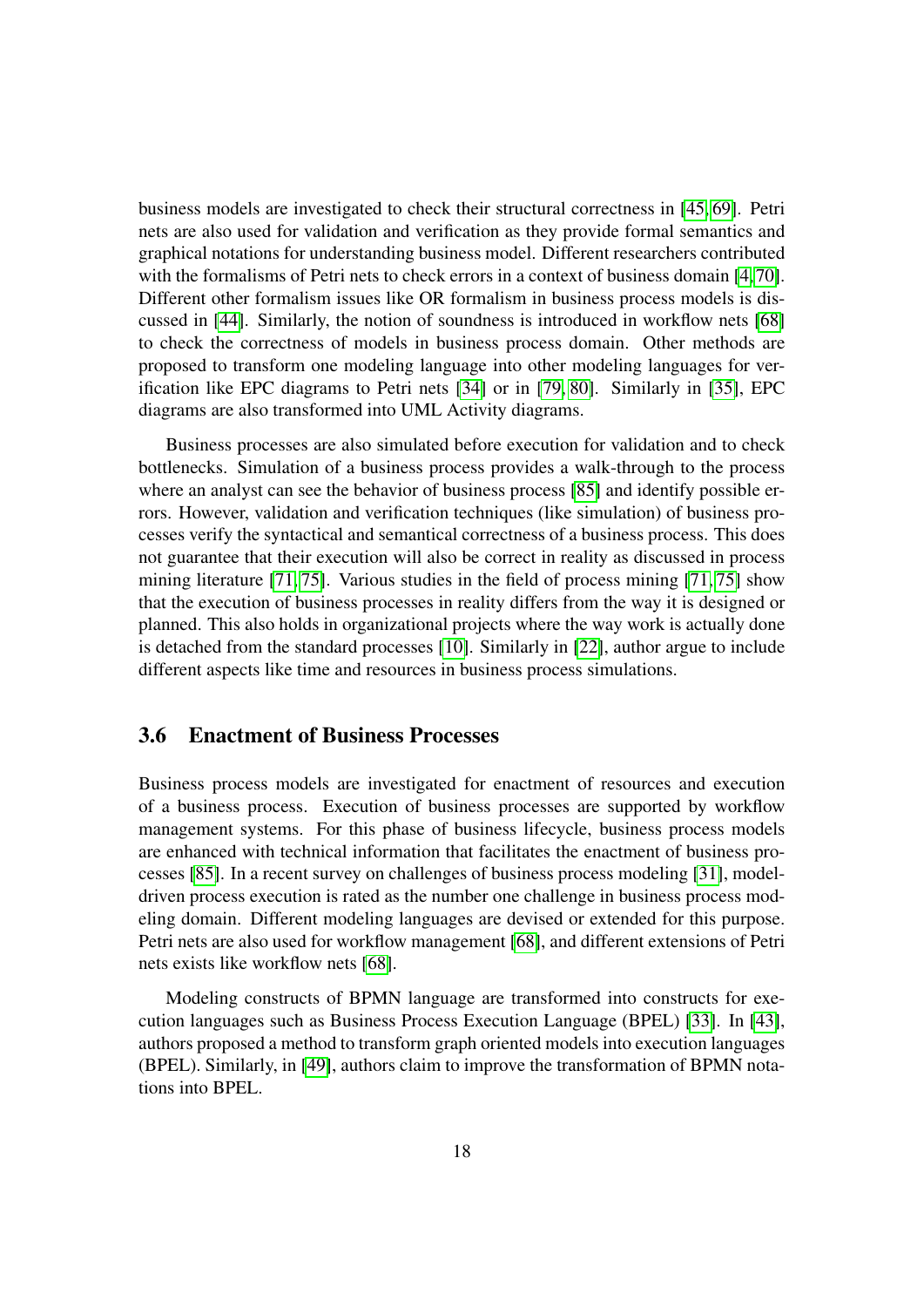### <span id="page-22-0"></span>3.7 Comparative Surveys of Modeling languages

Several surveys [\[3,](#page-30-3) [31,](#page-32-9) [38,](#page-33-0) [54,](#page-34-10) [65,](#page-36-6) [81\]](#page-37-1) and comparisons [\[17,](#page-31-7) [41,](#page-33-6) [55\]](#page-35-2) are made to evaluate business process models in different phases of business process lifecycle. These surveys discuss the strengths and weaknesses of modeling languages empirically [\[31\]](#page-32-9) and analytically [\[55\]](#page-35-2). In analytical surveys, Bunge-Wand-Weber model (BWW model [\[82](#page-37-8)[–84\]](#page-37-9)) is used for comparison, where constructs of modeling languages are evaluated for representation of concepts. In empirical surveys like [\[31\]](#page-32-9), feedback from different stakeholders of business process models is incorporated and different issues and research challenges are identified. Such surveys are helpful for providing further directions to research in business process modeling, deciding which modeling language suits the best for certain phases (scenarios), and what are their strengths & weaknesses.

In [\[41\]](#page-33-6), authors provide a comparative survey of different graphical and rule based modeling approaches. They define the criteria for comparative analysis like expressibility, flexibility, adaptability, and complexity. Moreover, they evaluate different modeling approaches against workflow patterns [\[76\]](#page-37-10) because workflow patterns are used for functional comparison of processes. Their focus is towards the design and execution time issues. A comparison of modeling languages where a differentiation despite the control flow perspective is made still required.

Diagrammatic notations like flow charts are compared with tabular techniques like activity tables in [\[17\]](#page-31-7). The authors use the simplicity, flexibility, visibility, user involvement, and software support characteristics as criteria for the evaluation. A review of different process modeling techniques, their purpose and limitations are discussed in [\[3\]](#page-30-3). Similarly, several process modeling frameworks are surveyed in [\[10\]](#page-31-10) where their purposes and key characteristics are mentioned.

In [\[25\]](#page-32-10), authors evaluate different modeling language by comparing their support in different perspectives during business process lifecycle. Such evaluation of modeling languages provides a guideline in which situation or phases a particular modeling technique is best applicable. Similarly in [\[81\]](#page-37-1), authors evaluate business process modeling languages for analysis and optimization of processes and provide a state of the art from this perspective.

#### <span id="page-22-1"></span>3.8 Legislations & Environment

Enterprises have to follow the legislation rules and standards, that are set in the market. Recent legislations like the Sarbanes-Oxley Act (2002) attracted many researchers to accommodate the legislative aspects in business process models. Other researchers focus business process models to provide their support/benefits in order to conform with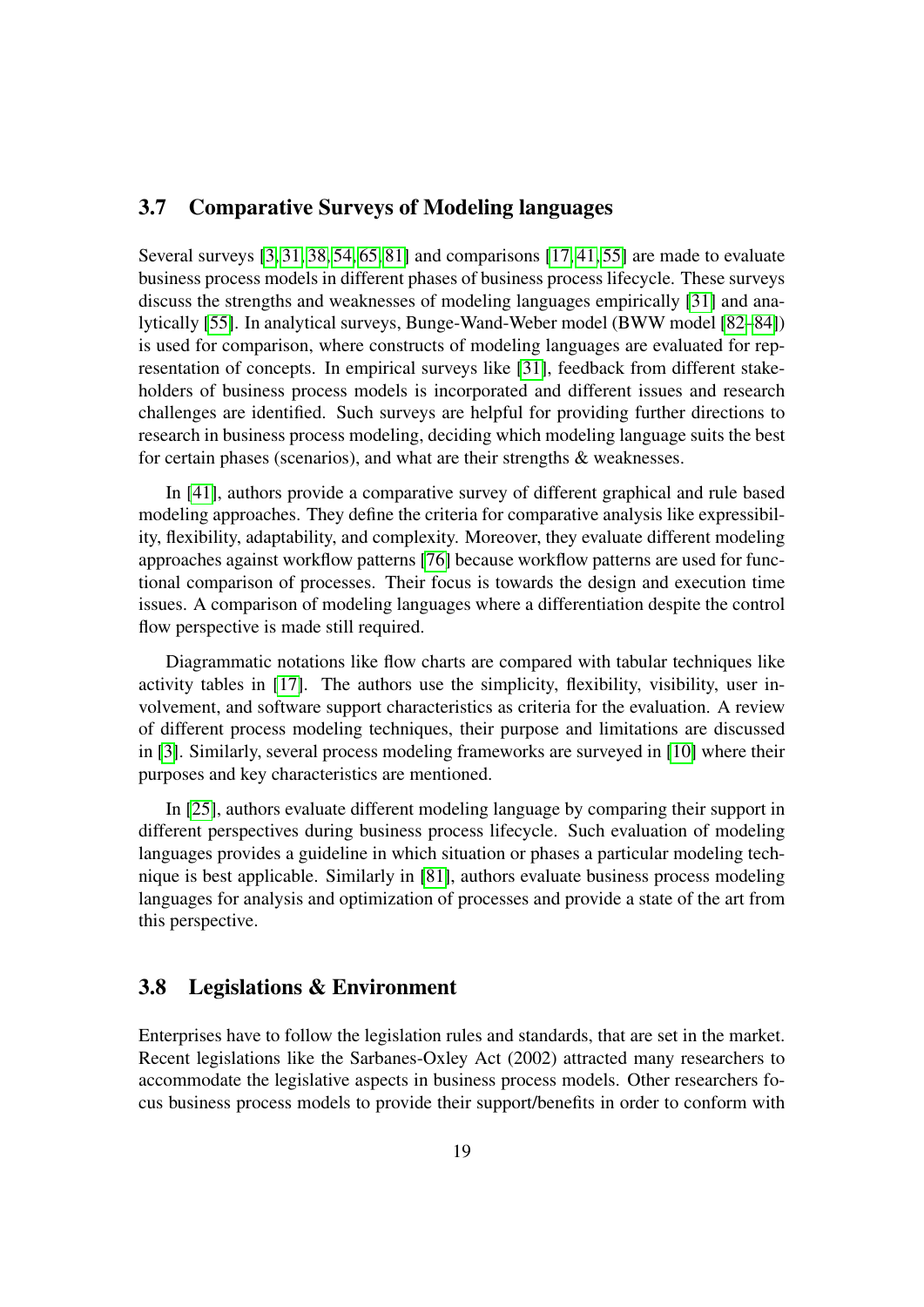these legislations. Business process models are enriched with annotations for better communication between domain experts and legislative officers, for example, control tags were introduced in [\[58\]](#page-35-3). Similarly a framework for aligning business processes with compliance is introduced in [\[57\]](#page-35-4), where process models are also discussed with respect to compliance conformance.

Context of business process is also modeled in business process models [\[61\]](#page-35-5). Context of business process includes customer demands, changes in markets, environmental conditions, and other involved elements of business processes. Such approaches are useful to build flexible business process models [\[48\]](#page-34-11). Flexible process modeling languages are devised to accept continuous changes in business domain into systems. One aspect of such changes is to adapt them in informations systems, which coined the term adaptive information systems.

#### <span id="page-23-0"></span>3.9 Service Oriented Architecture and Modeling

Service Oriented Architecture (also referred as SOA) is an architectural approach which advocates a set of practices, disciplines, designs, and guidelines to use technologies to support business processes [\[64\]](#page-36-7). Business functionalities are implemented in a form of services and different services collaborate with one another to fulfill customer demands. Business process models are also investigated for SOA, for example, in [\[11\]](#page-31-11) authors propose an approach for designing business processes in a service oriented way. A SOA based architecture framework is explained in [\[74\]](#page-36-8), where different variants of business process modeling languages are discussed. Similarly, relation between workflow modeling and business processes for service composition is explained in [\[32\]](#page-33-7). Different concepts of modeling in service oriented lifecycle are discussed in [\[5\]](#page-30-4).

A new modeling language is introduced in [\[6\]](#page-31-12), that addresses challenges posed by nature of SOA like dynamicity and distributedness. In [\[56\]](#page-35-6), authors attempt to bridge the business & IT gap in SOA domain by proposing a method to transform business process diagrams (BPMN) into UML service diagrams. ARIS framework [\[62\]](#page-35-1) and EPCs are also investigated in [\[66\]](#page-36-9) to devise a new modeling language for service oriented business process management. A business oriented perspective of service oriented architecture is discussed in [\[23\]](#page-32-11).

#### <span id="page-23-1"></span>3.10 Other Work in Business Process Modeling

Different other works exist to provide better modeling support in business process lifecycle. Business process modeling is also investigated to generate context based models.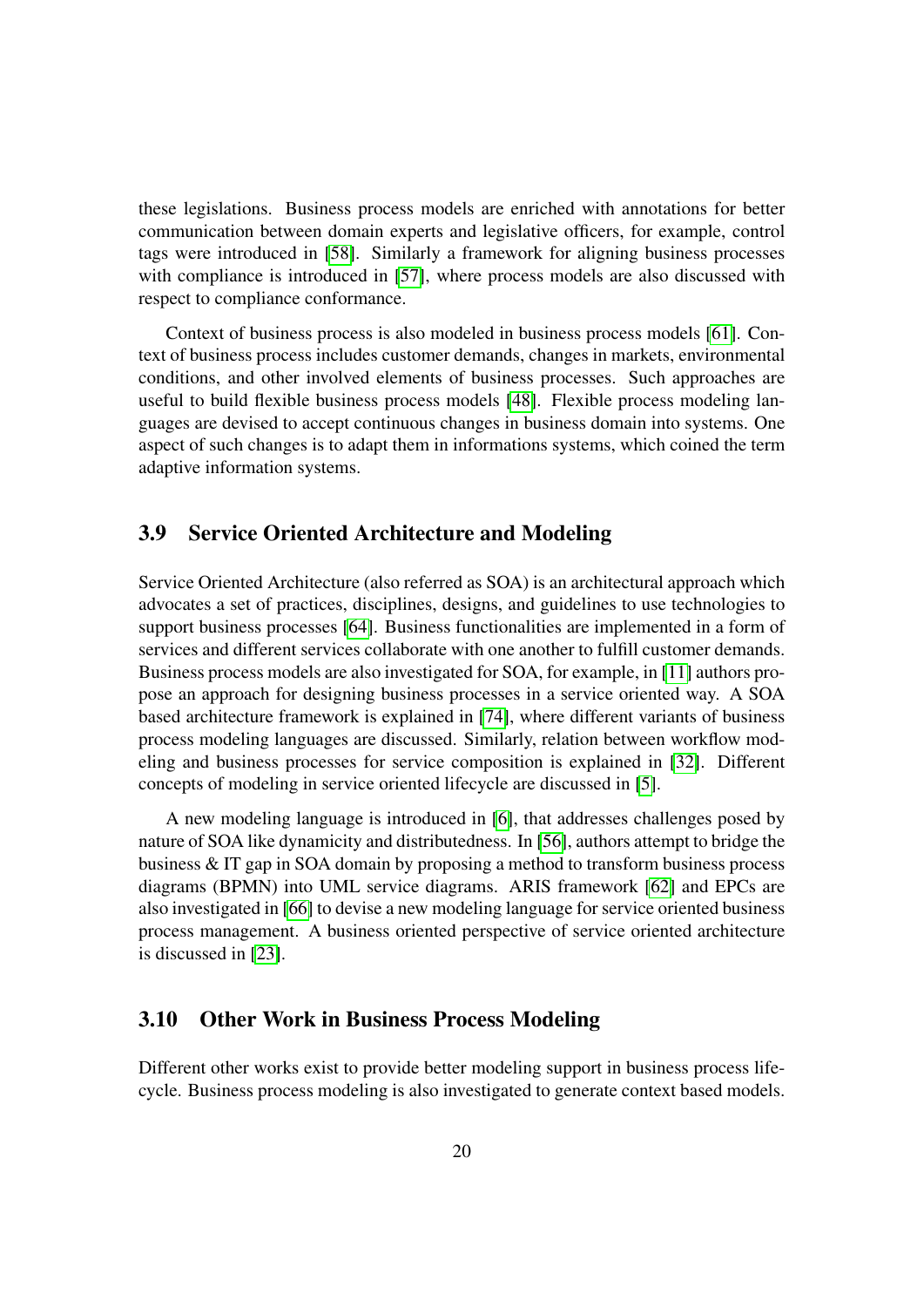In [\[14\]](#page-31-13), authors build views of business process model based on the context where it is used. They develop a domain specific aspect language for this purpose and discuss it in the context of software development.

Inclusion & elimination of certain features in business process models is also investigated. In [\[22\]](#page-32-8), authors discuss a feature based modeling approach where characteristics like time and cost are included. In [\[39\]](#page-33-8), a method is proposed to build the business process models from employees task descriptions. A framework for selecting business process models in different phases is provided in [\[42\]](#page-34-12), where different characteristics of modeling languages are discussed in different perspectives. We summarize the discussed research work of business process modeling domain in Table [3.](#page-25-0)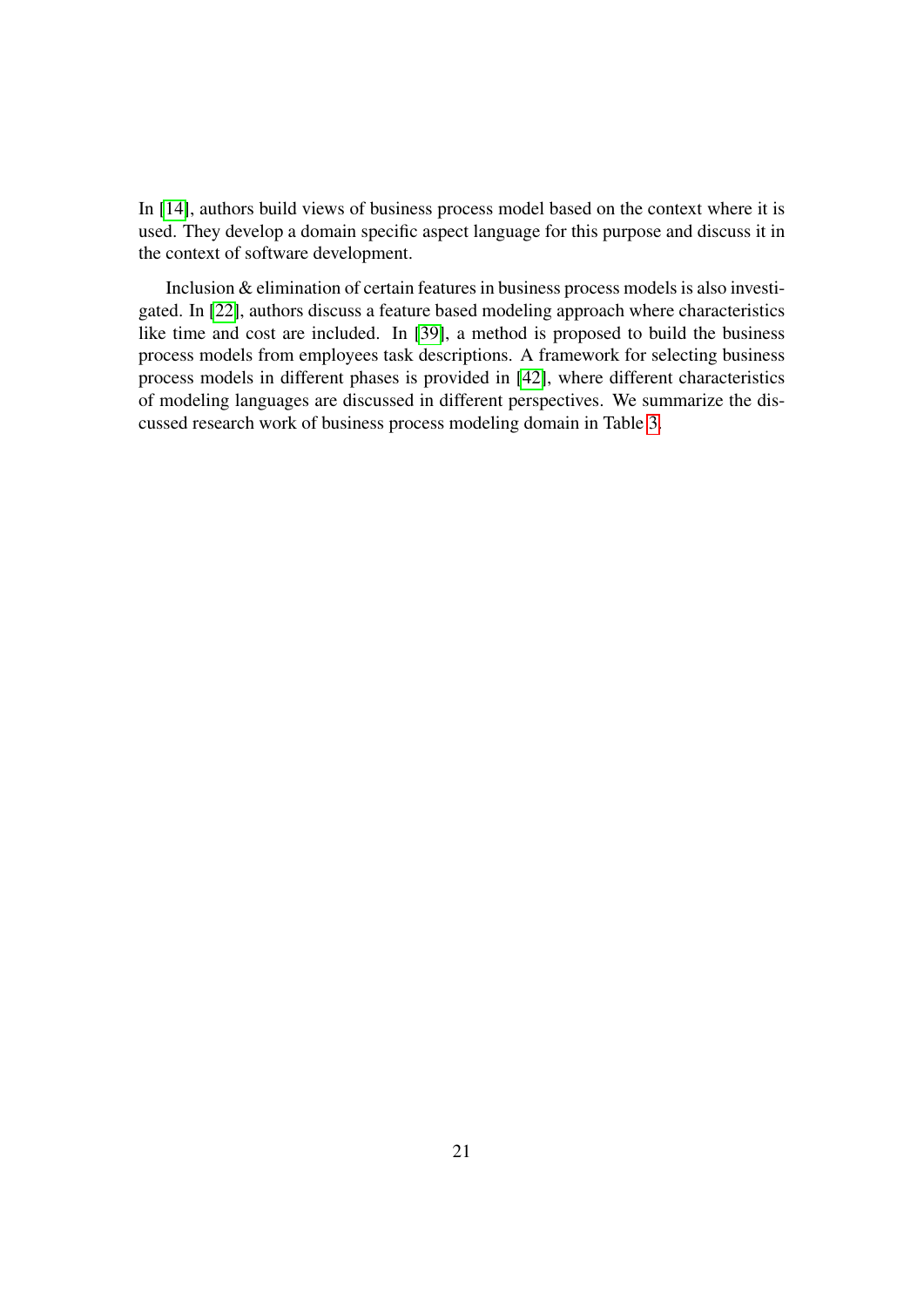<span id="page-25-0"></span>

| Category                             | Strength                                                                | Challenges                                                         | References                                                                 |
|--------------------------------------|-------------------------------------------------------------------------|--------------------------------------------------------------------|----------------------------------------------------------------------------|
| New/Extend Models                    | support<br>Business-IT alignment<br>Better modeling                     | New domains and technologies<br>Isolated views                     | Petri nets [21, 47, 68],<br><b>BPMN [8,53]</b>                             |
| Integration of models                | Strong characteristics usage<br>Integrated views                        | Consistency issues, updates<br>Combining different levels          | Integration attempts $[17, 20, 46]$ ,<br>examples [13]                     |
| Integrated Framework                 | i process<br>Consistent models<br>coherent view of                      | Different modeling notation<br>Costs                               | Integration framework<br>literature $[9, 10, 19]$ ,<br>examples $[36, 62]$ |
| Generic Modeling                     | Standard notation in enterprise<br>Reuse of models                      | Lack of modeling construct<br>abstract, general                    | Approaches [8, 10, 37]                                                     |
| Validation & Verification            | Syntactic & semantic correctness<br>Business process simulation         | No guarantee for reality<br>Require formalism                      | Petri nets related $[4, 68, 70, 79]$ ,<br>EPC based $[45, 69, 80]$         |
| Enactment                            | Automatic allocation of resources<br>Model driven process execution     | Dependent on modeling constructs<br>Models into execution language | References [33, 43, 49, 68]                                                |
| <b>Legislation &amp; Environment</b> | he context of BPs<br>standards<br>Understanding th<br>conformance to    | Require enrich representations<br>Changes in legislations          | Legislations related [57,58],<br>context related $[48, 61]$                |
| <b>SOA &amp; Models</b>              | orientation<br><b>Business service</b>                                  | Rapid changes in technologies                                      | References [5, 23, 32, 74],<br>languages [6,56,66]                         |
| <b>Comparative Surveys</b>           | Strengths & weaknesses of models<br>nodel selection<br>Guidelines for m | Selection of evaluation technique<br>Defining evaluation criteria  | Comparisons [17, 25, 41, 55, 81],<br>surveys [3, 31, 38, 54, 65, 81        |

Table 3: Research in business process modeling Table 3: Research in business process modeling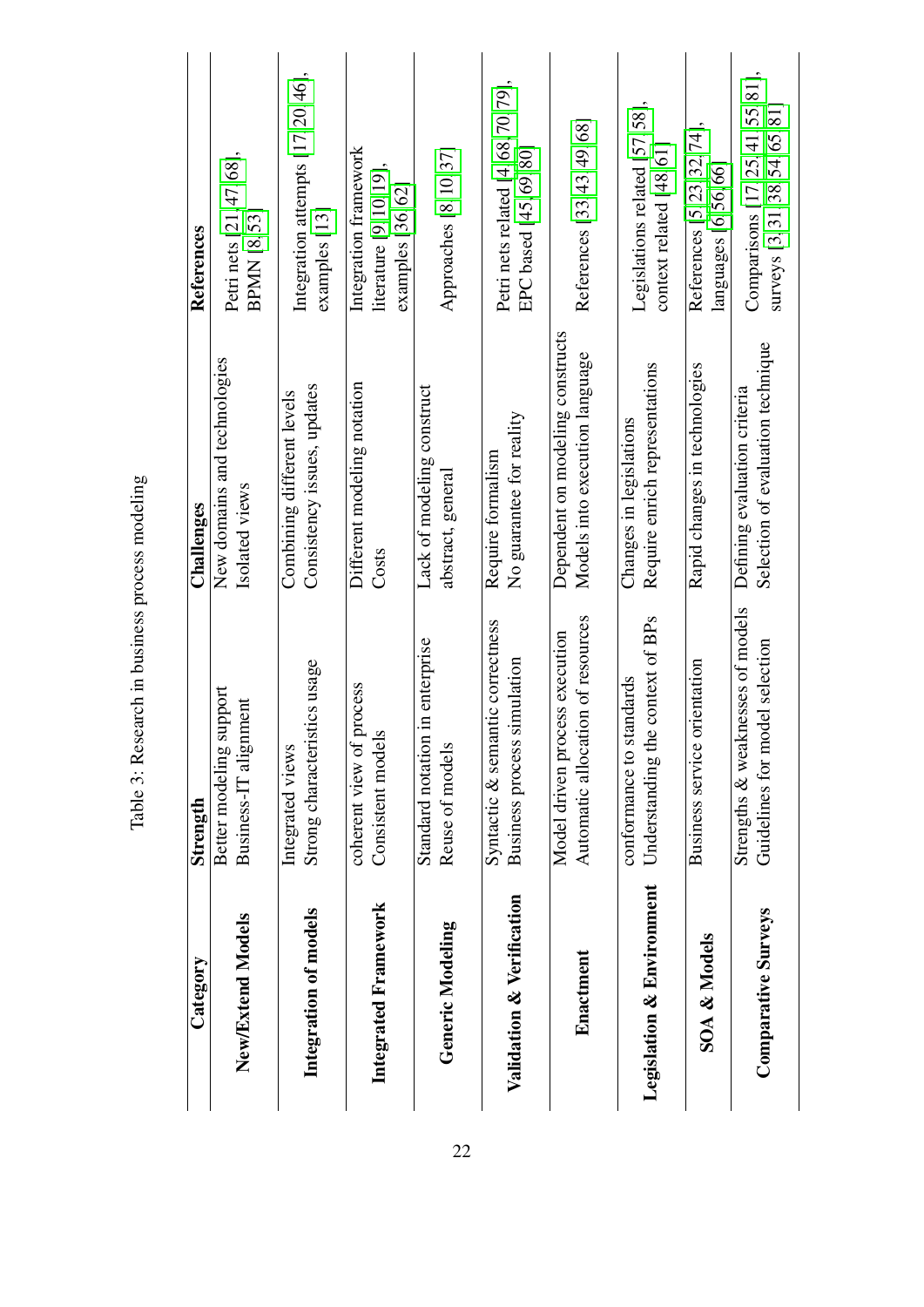# <span id="page-26-0"></span>4 Research Directions

Continuous changes in business markets and technologies demand more functionalities within business process models. Different surveys indicate future research directions by stating current issues and challenges. In the following subsections, we provide some further interesting research topics for further investigation.

#### <span id="page-26-1"></span>4.1 Inter Organizational Processes & Privacy Concerns

An increasing number of enterprises attempt to provide a full spectrum of services to consumers from a single point of service. This involves collaboration of different partners within business processes. Therefore, inter-organizational business process models are devised. In [\[55\]](#page-35-2), authors found that current modeling language do not fully represent a collaboration perspective of different business partners and their contributions in business processes.

Collaboration between different enterprises and their process model poses the challenge of enterprises' privacy. Enterprises have to participate in processes at different stages that exhibits their process structures to other enterprises. Mostly this challenge is addressed by providing abstract models but these abstract models are of little usage because of less details. Some privacy preserving techniques should also be applied in business process modeling domain as these techniques are already under investigation in other domains such as in data mining [\[2\]](#page-30-5).

## <span id="page-26-2"></span>4.2 Extension of Modeling Languages

In a recent survey of modeling techniques [\[55\]](#page-35-2), authors find that only few modeling techniques represent business process environment. The absence of environment factors from models makes analyses difficult for analysts to understand execution of business processes and their performance. This is because of external factors (e.g., time, weather, market's condition, and employee's skills) which have a direct effect on business operations. How the environment elements can be represented in business models to make them context aware, and self adaptive as is an interesting question. Representing the context in models will be a step towards self adaptive models. Similarly, representation of environment in business process models would also help to understand an unexpected behavior of business processes in a real environment.

Introduction of new legislations and standards should also be incorporated in business process models. For example, a legislative officer may demand for the representa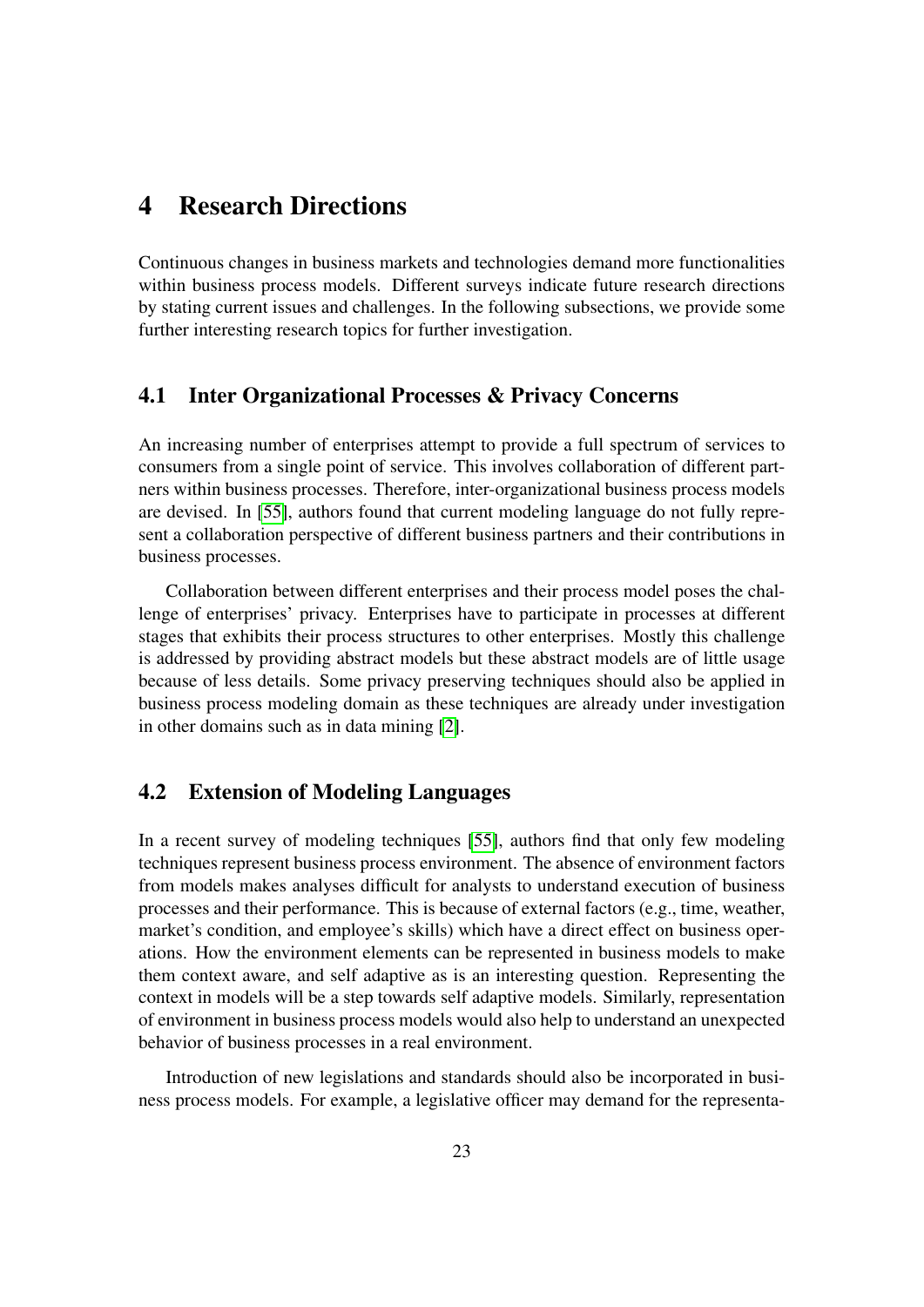tion of environmental performance indicators and other business elements in a business process model for business process analysis.

## <span id="page-27-0"></span>4.3 Adaptation and Customization of Modeling Languages

Different stakeholders are involved and each wants to view processes in his own domain like monitoring, control, and configuration. Context adaptive views or models are needed to be built based on user demands rather than models built earlier. Such views/ models can be further extended to provide better insights into processes. In [\[14\]](#page-31-13), context adaptive models are built in software processes domain.

Model adaptation based on its usage by stakeholders can also be considered to provide maximum flexibility to end users. For example, the profile of end users can be maintained which stores personal preferences. Based on this profile, different models can be represented.

## <span id="page-27-1"></span>4.4 Analytical Modeling Language

Different process models are used for different modeling purposes and audiences as stated in [\[51\]](#page-34-6). Most of the modeling languages are designed for the development of information systems. These modeling languages are also used for post execution analysis of business processes. However, using these modeling languages for analyses of business processes is not appropriate, especially after execution, as these models are not designed for this purpose. Post execution analysis of business processes demands explicit representation of business elements with more details in the models. Therefore, an analytical modeling language is required which fulfills requirements of post execution analysis. Some of the characteristics of analytical modeling language are further discussed in [\[40\]](#page-33-9).

Similarly, current business process models (and analyses) do not give directions about what exactly should be done to improve results and profits. In [\[73\]](#page-36-10), authors demand that analysis of business processes should result the instructions or guidelines as in case of a navigation system. For example, for reaching a destination, directions like take 300m right and then 200m left are very helpful. Similarly, in case of business processes, what concrete steps should be taken to make improvements in business processes? How this can be achieved is a challenging task and needs further investigation. Business process analyses with descriptive graphical methods can answer such questions, and provide substantial results in business process improvement and optimization [\[19\]](#page-31-8).

An analytical modeling language should define business processes precisely and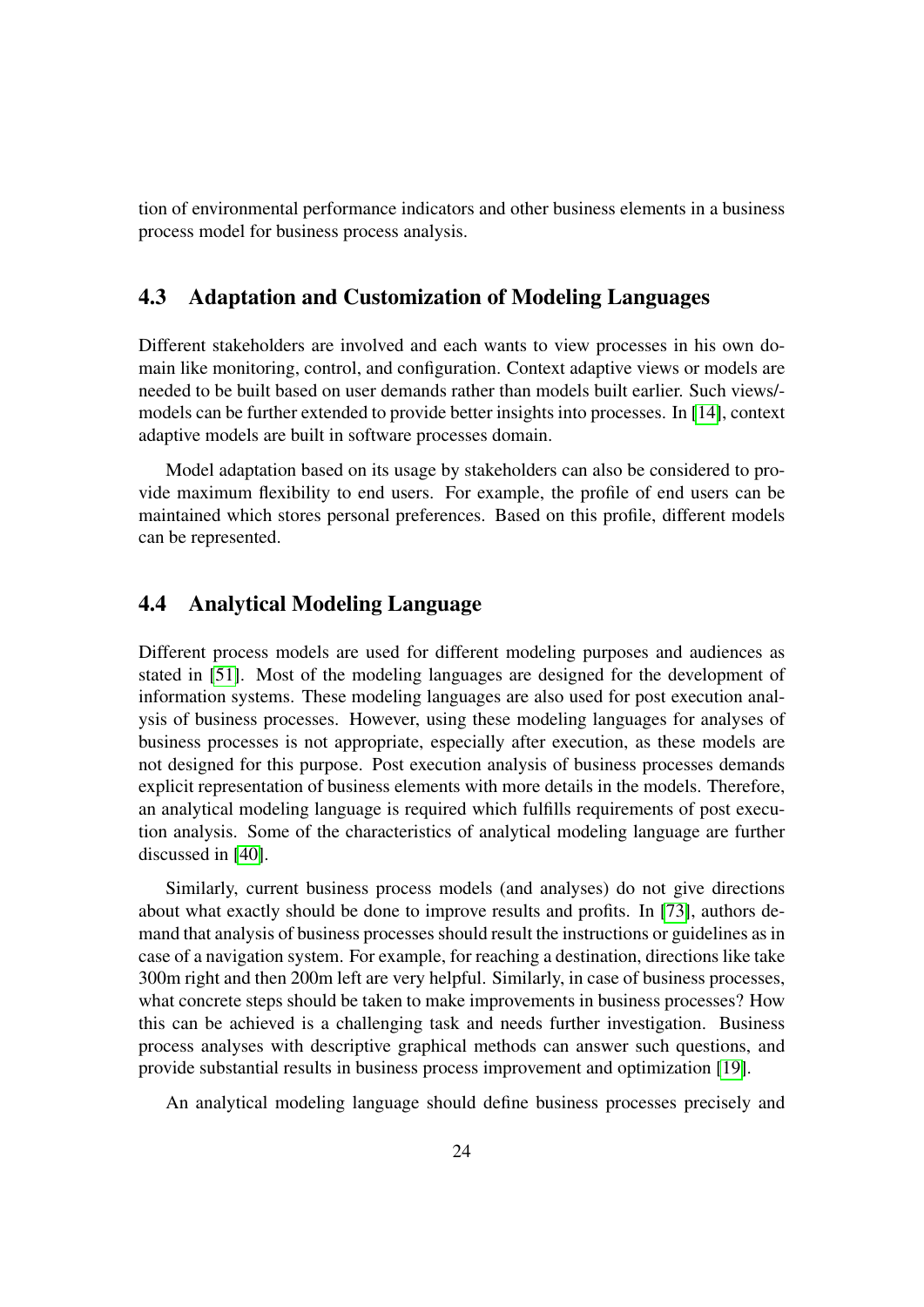provide semantics for formalism. Important representational elements are needed to be provided for analysis even though formalism becomes complex and hard to define. Because enrichment of models will make their formalism complex, as issue of representation of models and its formalism is discussed in [\[54\]](#page-34-10). With the formal definition of enrich models, the analytical data can be automatically integrated in the business process models.

### <span id="page-28-0"></span>4.5 Structural Challenges of Business Process Models

Restrictions of most modeling languages are not compliant with business processes that occur in reality. For example, only a few modeling languages apply the structural restrictions on process models like workflow nets [\[68\]](#page-36-1) where more than one input place is not allowed because of the complexity in its formalism, validation, and verification. Similarly, explicit representation of other involved elements is also often avoided. Due to this, business process models do not represent all required details of reality. In a real business process more than one starting place can occur and it requires all business elements to be represented explicitly. This question requires further investigation how reality should be represented in business process models.

Currently most of the structural deficiencies are investigated at a simulation level as described in the Section [3.5.](#page-20-1) However, investigations to find these deficiencies after process execution are very rare but important for analysis. For example, after an AND split (parallel construct), modeling language suggests that there should be AND join. In real business cases, sometimes this is not the case. How can we find such violations and deficiencies in real business processes executions?

Similarly, different other questions are still needed to be answered like how can weak structures in business process executions be identified? How they can be represented in business process models? The weak structure means that the path on which process execution often leads to failure or most of the time is consumed without significant contribution e.g., iterations. What are alternative paths to avoid failure structures and to use them for improvement and optimization? The best practices of carrying out business operations are also needed to be represented in business process models.

### 4.6 Discussion

Most of the issues discussed in earlier subsections can be resolved by introducing an integrated framework of modeling. A new integrated framework should be designed with consideration of these challenges. However, a new set of business process models (new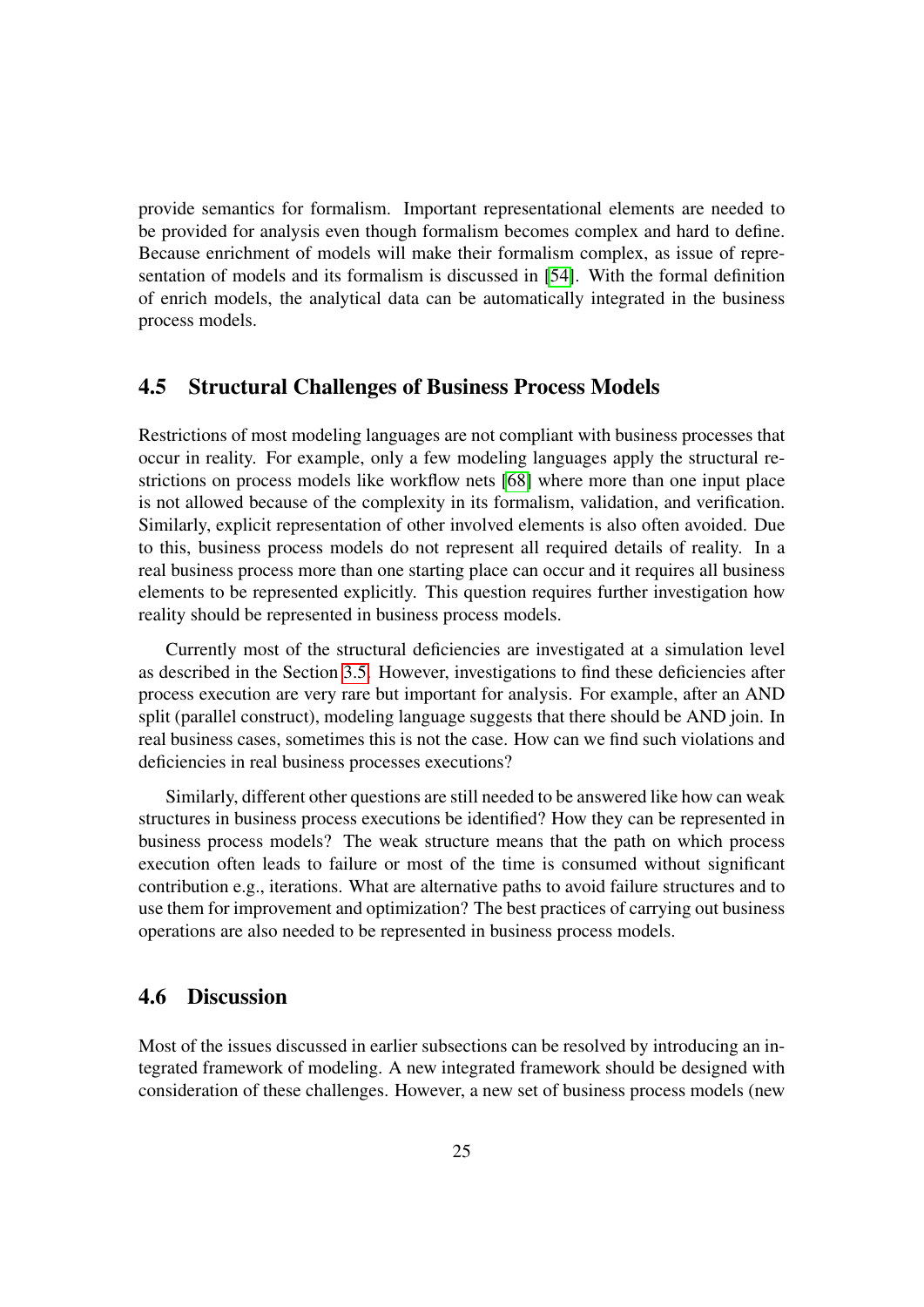| <b>Categories</b> | <b>Challenges</b>                  | <b>Possible resolutions</b>  |
|-------------------|------------------------------------|------------------------------|
| Collaboration     | Improve collaboration between      | Enrich<br>representations    |
| & Privacy         | business partners, privacy con-    | privacy<br>and<br>preserving |
|                   | cerns of business process models   | techniques [2]               |
| Extension<br>of   | Representation of legislations     | New business process mod-    |
| Models            | and environment, new products,     | els, enrich representations  |
|                   | domains, and technologies          |                              |
| Adaptation $\&$   | Different requirements of stake-   | Context adaptiveness [14],   |
| Customization     | holders from models                | feature based model develop- |
|                   |                                    | ment $[22]$                  |
| Analytical        | Models for analysis and im-        | Enrich representation, new   |
| Models            | provement, representation of re-   | business process models [40] |
|                   | ality                              |                              |
| Structural        | Structural limitations for formal- | reduction<br>Graph<br>tech-  |
| Challenges        | ism, Identifying deficiencies in   | niques [60], process min-    |
|                   | models and execution of busi-      | ing $[75]$                   |
|                   | ness processes                     |                              |

<span id="page-29-0"></span>Table 4: Research directions and challenges

models or extension of existing models) will be still required. A part of the centralized repository can store the information about legislations and environment. Business process models with extensions can show the impact of those legislations and environment elements on business objects and operations. Similarly, the central repository can be used to build the different modeling views for better insight into processes.

Business process models should be extended with enrich representation for better understanding and analysis regardless the complexity of formalism. The extended model should provide the clear communication between stakeholders and represent the reality. The issue of validation and verification using formal methods can be addressed by applying structural restrictions on a subset of enrich business process models. This subset can be achieved by applying graph reduction techniques on business process models as applied for analysis and identification of structural conflicts in business process models [\[59,](#page-35-8) [60\]](#page-35-7). In Table [4,](#page-29-0) we summarize the research direction with challenges and possible ways to resolve them.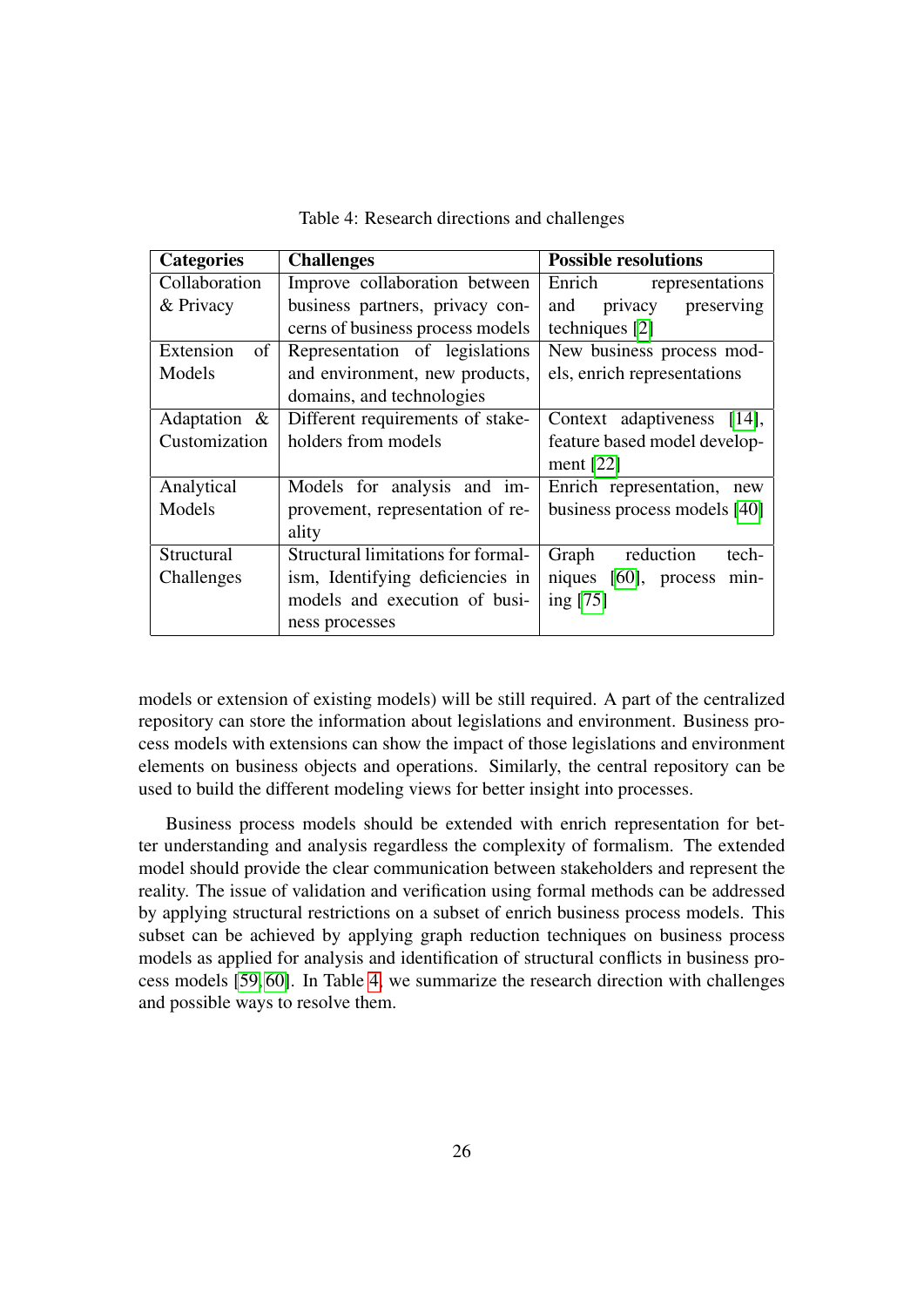# <span id="page-30-0"></span>5 Summary

In this report, we have discussed business process management with more details. We also provided a model for further explanation of business process context. We described business process lifecycle with more concrete details. We also discussed active research areas in business process modeling domain with a focus on analysis. However, we cannot exclude the possibility that some areas and modeling languages with analysis perspectives are not discussed in this paper. Therefore, we do not claim the completeness of our study. In this study, we also highlighted challenges in business process modeling and provided directions for further research in this domain.

Further research is needed to assess effects of business processes and context on enterprise operations. Changes in technology and context of business processes require a different set of models for phases of business process lifecycle. Therefore, a new set of models are required to address the current challenges of business process modeling.

# Acknowledgment

Azeem Lodhi is supported by a grant from the federal state of Saxony-Anhalt in Germany. This work is partially supported by the German Ministry of Education and Science (BMBF), within the VierforES project No. 01IM08003C.

# References

- <span id="page-30-1"></span>[1] IDEF-0 Integrated-Computer-Aided Manufacturing Definition, activity model, integration definition for function modeling, December 1993.
- <span id="page-30-5"></span>[2] C. C. Aggarwal and P. S. Yu. *Privacy-Preserving Data Mining: Models and Algorithms*. Springer Publishing Company, Incorporated, 2008.
- <span id="page-30-3"></span>[3] R. S. Aguilar-Savén. Business process modelling: Review and framework. *International Journal of Production Economics*, 90(2):129–149, July 2004.
- <span id="page-30-2"></span>[4] M. D. Backer and M. Snoeck. Business process verification: A Petri net approach. Technical Report KBI-0705, Catholic University of Leuven, Belgium, 2007.
- <span id="page-30-4"></span>[5] M. Bell. *Service-Oriented Modeling (SOA): Service Analysis, Design, and Architecture*. Wiley & Sons, Feb. 2008.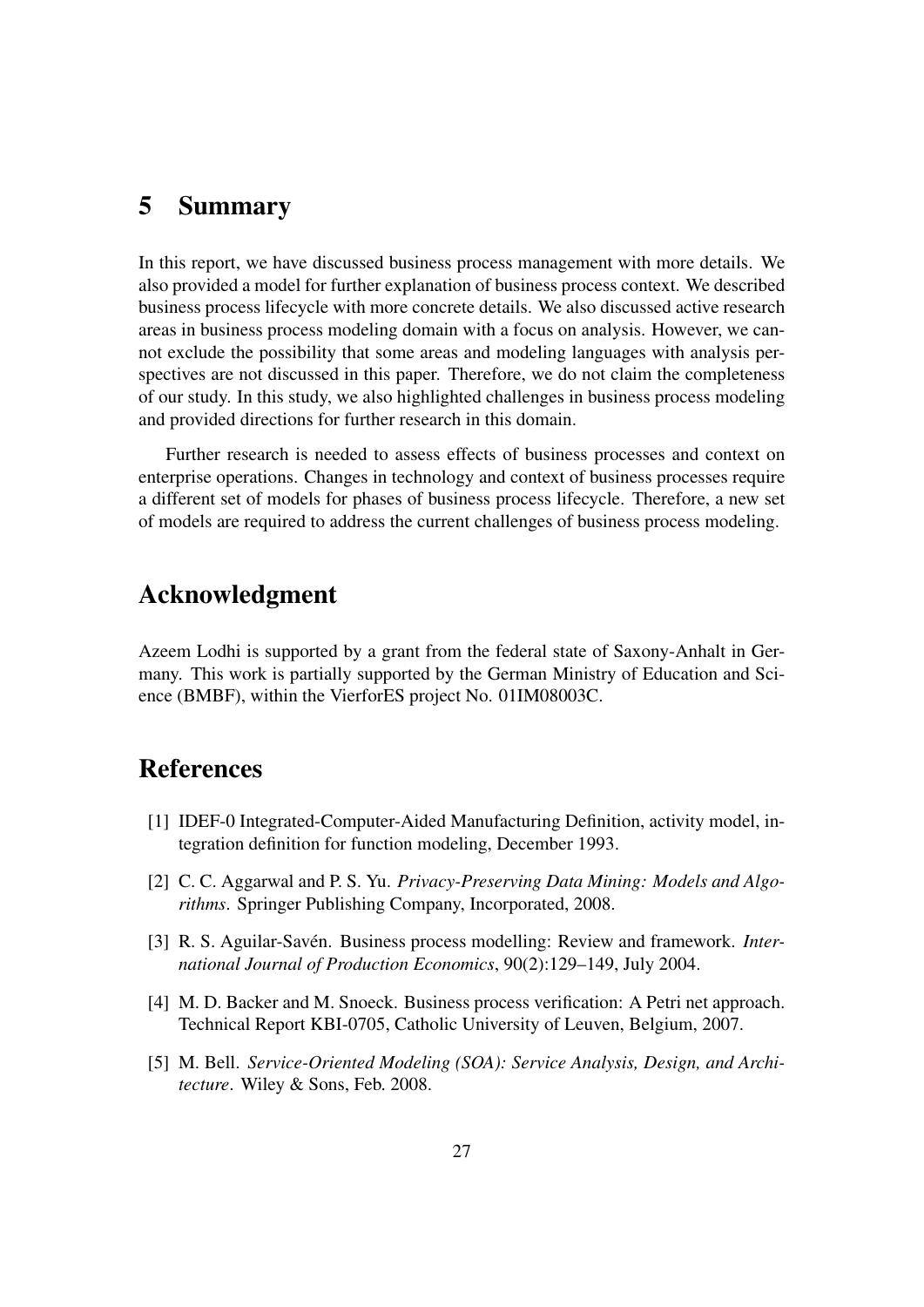- <span id="page-31-12"></span>[6] L. Bocchi, S. Gorton, and S. Reiff-Marganiec. Engineering service oriented applications: From StPowla processes to SRML models. In J. L. Fiadeiro and P. Inverardi, editors, *FASE*, volume 4961 of *Lecture Notes in Computer Science*, pages 163–178. Springer, 2008.
- <span id="page-31-5"></span>[7] G. Booch, J. Rumbaugh, and I. Jacobson. *Unified Modeling Language User Guide*. Addison-Wesley Professional, 2 edition, May 2005.
- <span id="page-31-4"></span>[8] BPMI.org and OMG. Business Process Modeling Notation Specification, Final Adopted Specification, Feburary 2008. http://www.omg.org/bpmn/Documents/BPMN
- <span id="page-31-9"></span>[9] T. R. Browning. The many views of a process: Toward a process architecture framework for product development processes. *Syst. Eng.*, 12(1):69–90, 2009.
- <span id="page-31-10"></span>[10] T. R. Browning, E. Fricke, and H. Negele. Key concepts in modeling product development processes. *Syst. Eng.*, 9(2):104–128, 2006.
- <span id="page-31-11"></span>[11] C. Cauvet and G. Guzelian. Business process modeling: A service-oriented approach. In *Hawaii International Conference on System Sciences*, page 98, 2008.
- <span id="page-31-3"></span>[12] J. Clemmer. Process reengineering and process improvement: not an either /or choice. *CMA Magazine*, 68:36–39, 1994.
- <span id="page-31-6"></span>[13] C. Climent, J. Mula, and J. E. Hernandez. Improving the business processes of a bank. *Business Process Management Journal*, 15(2):201 – 224, 2009.
- <span id="page-31-13"></span>[14] D. Correal and R. Casallas. Using domain specific languages for software process modeling. In *ACM OOPSLA, Workshop on Domain-Specific Modeling*, 2007.
- <span id="page-31-2"></span>[15] M. Cumberlidge. *Business Process Management with JBoss jBPM: A Practical Guide for Business Analysts*. Packt Publishing, 2007.
- <span id="page-31-0"></span>[16] B. Curtis, M. I. Kellner, and J. Over. Process modeling. *Commun. ACM*, 35(9):75– 90, 1992.
- <span id="page-31-7"></span>[17] N. Damij. Business process modelling using diagrammatic and tabular techniques. *Business Process Management Journal*, 13(1):70 – 90, 2007.
- <span id="page-31-1"></span>[18] T. H. Davenport. *Process Innovation: Reengineering Work Through Information Technology*. Harvard Business School Press, Boston, 1993.
- <span id="page-31-8"></span>[19] D. Delen, N. P. Dalal, and P. C. Benjamin. Integrated modeling: the key to holistic understanding of the enterprise. *Commun. ACM*, 48(4):107–112, 2005.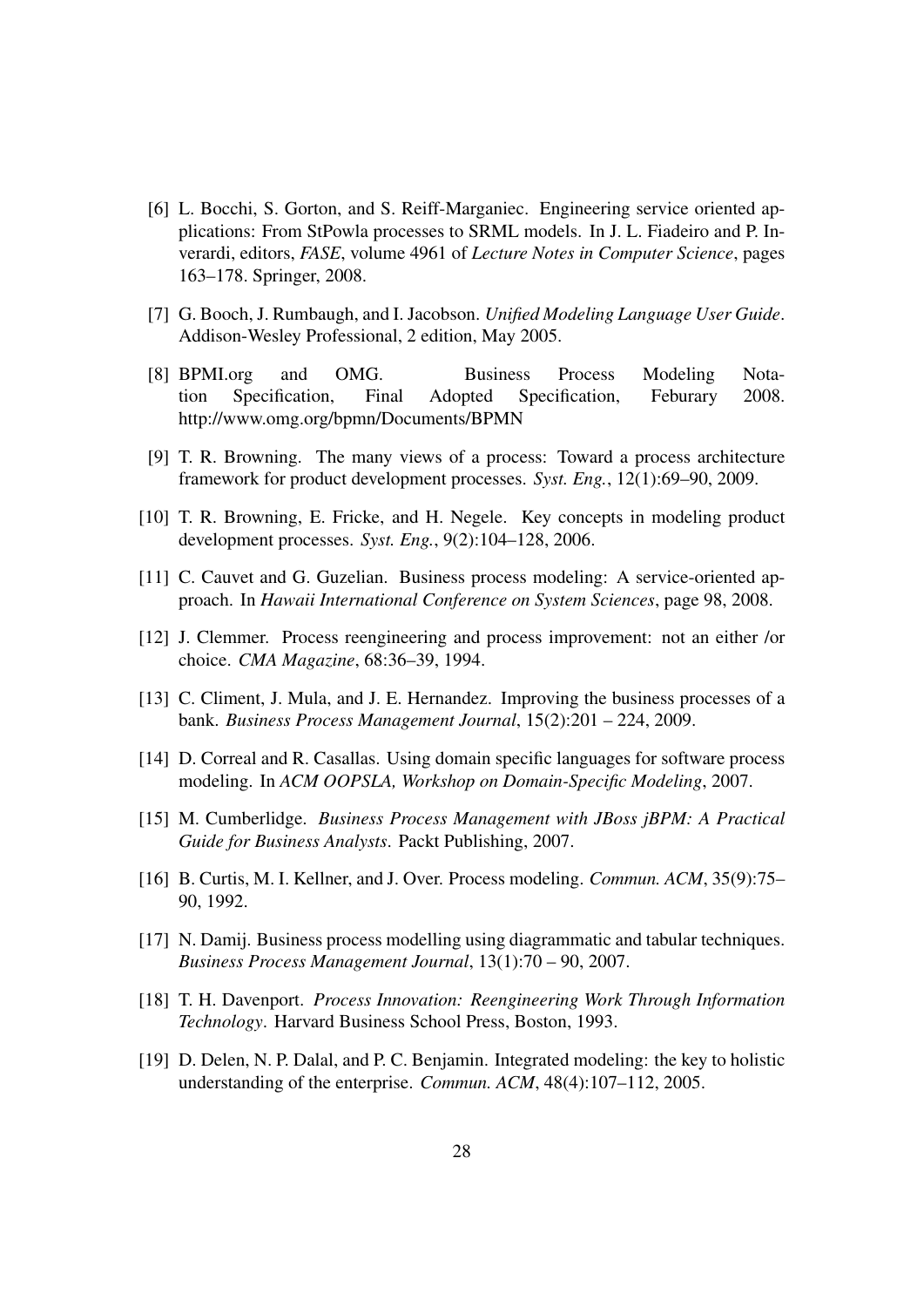- <span id="page-32-7"></span>[20] A. Dreiling, M. Rosemann, W. van der Aalst, and W. Sadiq. From conceptual process models to running systems: A holistic approach for the configuration of enterprise system processes. *Decision Support Systems*, 45(2):189–207, 2008.
- <span id="page-32-6"></span>[21] B. Eichenauer. Optimizing business processes using attributed Petri nets. In J. Biethahn, editor, *Proceedings of the 9th Symposium about Simulation as Commercial Decision Help*, volume 1, pages 323–338, Braunlage, Germany, 15 - 17 March 2004. Georg-August-Universität Göttingen Inst. f. Wirtschaftsinformatik.
- <span id="page-32-8"></span>[22] R. A. Etoundi, M. F. Ndjodo, M. A. Monessa, and E. P. Zobo. Feature oriented workflow modelling based on enterprise human resource planning. *Business Process Management Journal*, 12(5):608 – 621, 2006.
- <span id="page-32-11"></span> $[23]$  M. Flugge and M. C. Jaeger. Adding value to E-services: a business-oriented model. In J. Lu, G. Zhang, and D. Ruan, editors, *E-Service Intelligence*, volume 37 of *Studies in Computational Intelligence*, pages 517–534. Springer, 2007.
- <span id="page-32-0"></span>[24] C. Gernert and V. Koppen. ¨ *Handbuch-IT in der Verwaltung*, chapter Geschäftsprozesse optimal gestalten, pages 195–224. Springer, 2006.
- <span id="page-32-10"></span>[25] G. M. Giaglis. A taxonomy of business process modeling and information systems modeling techniques. *International Journal of Flexible Manufacturing Systems*, 13(2):209–228, Apr. 2001.
- <span id="page-32-4"></span>[26] V. Grover and W. J. Kettinger. *Business Process Change : Reengineering Concepts, Methods and Technologies*. Idea Group Publishing, Apr. 1995.
- <span id="page-32-1"></span>[27] M. Hammer and J. Champy. *Reengineering the Corporation: A Manifesto for Business Revolution*. Harper Collins, London, 1993.
- <span id="page-32-2"></span>[28] J. H. Harrington. *Business Process Improvement: The Breakthrough Strategy for Total Quality, Productivity, and Competitiveness*. McGraw-Hill, 1 edition, April 1991.
- <span id="page-32-3"></span>[29] T. Hess and L. Brecht. *State of the art des business process redesign: Darstellung und vergleich bestehender methoden*. Gabler-Verlag, Wiesbaden, 2 edition, 1995. in German.
- <span id="page-32-5"></span>[30] IBM. Flowcharting techniques. Technical report, IBM Data Processing Techniques, Yorktown Heights, NY, 1969.
- <span id="page-32-9"></span>[31] M. Indulska, J. Recker, M. Rosemann, and P. Green. Business process modeling: Current issues and future challenges. In P. van Eck, J. Gordijn, and R. Wieringa,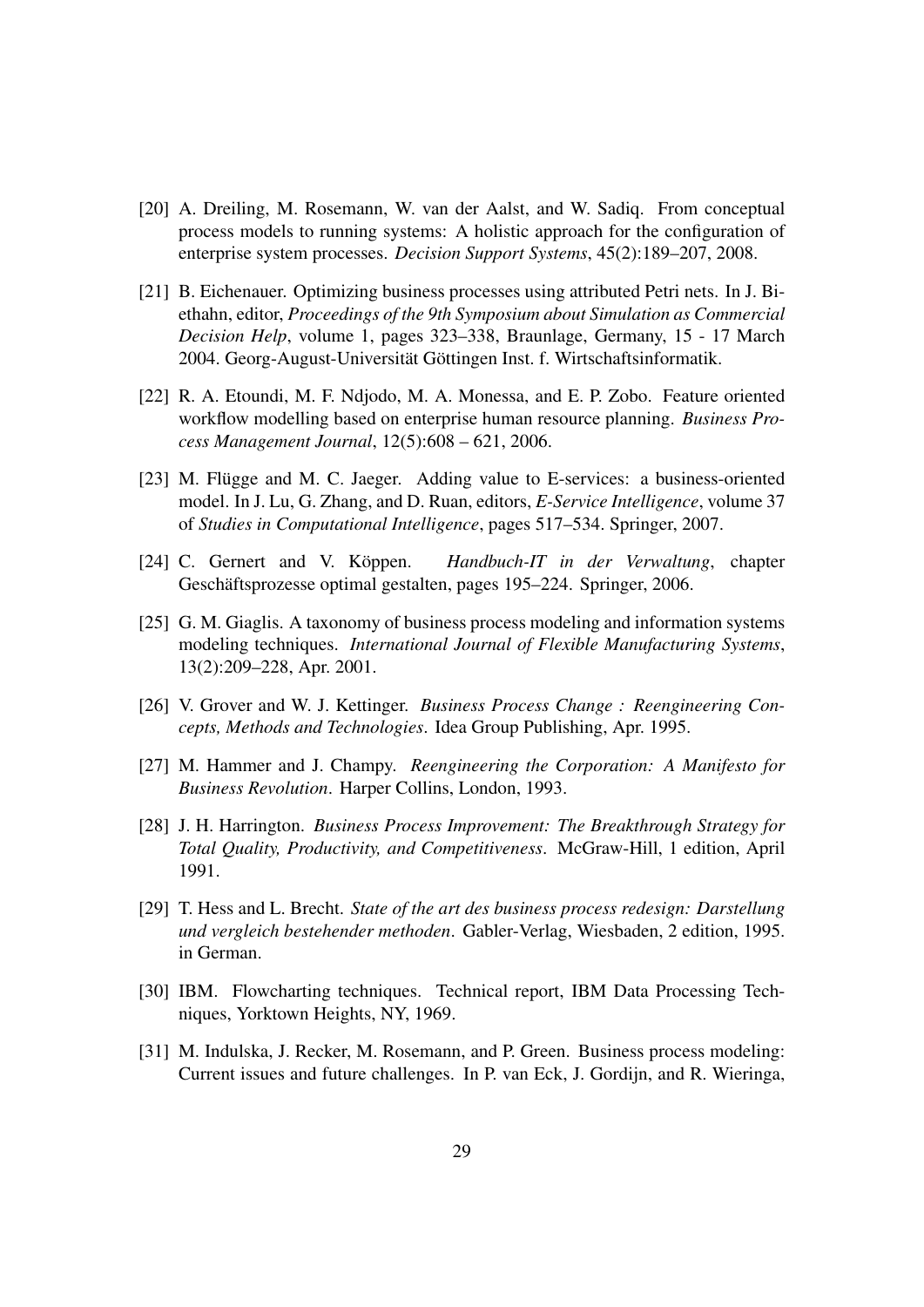editors, *Advanced Information Systems Engineering, 21st International Conference, CAiSE 2009, Amsterdam, The Netherlands, June 8-12, 2009. Proceedings*, volume 5565 of *Lecture Notes in Computer Science*, pages 501–514. Springer, 2009.

- <span id="page-33-7"></span>[32] M. C. Jaeger. Modelling of service compositions: Relations to business process and workflow modelling. In D. Georgakopoulos, N. Ritter, B. Benatallah, C. Zirpins, G. Feuerlicht, M. Schönherr, and H. R. M. Nezhad, editors, *ICSOC Workshops, Service-Oriented Computing, ICSOC 2006, 4th International Conference*, volume 4652 of *Lecture Notes in Computer Science*, pages 141–153, Chicago, IL, USA,, December 2006. Springer.
- <span id="page-33-5"></span>[33] D. Jordan and J. Evdemon. Web services business process execution language Version 2.0. OASIS Standard, April 2007.
- <span id="page-33-3"></span>[34] E. Kindler. On the semantics of EPCs: resolving the vicious circle. *Data & Knowledge Engineering*, 56(1):23–40, Jan. 2006.
- <span id="page-33-4"></span>[35] V. Köppen, T. Schwarz, and C. Gernert. Ein transformationsansatz in der geschäftsprozessmodellierung. In R. Petrasch, R. Höhn, S. Höppner, H. Wetzel, and M. Wiemers, editors, *Entscheidungsfall Vorgehensmodelle - 12. Workshop der GI-Fachgruppe WI-VM*, pages 71–80, Berlin, 2005. Shaker Verlag Aachen.
- <span id="page-33-1"></span>[36] K. Kosanke and M. Zelm. Cimosa modelling processes. *Computers in Industry*,  $40(2-3):141-153,1999.$
- <span id="page-33-2"></span>[37] F. Lin, M. Yang, and Y. Pai. A generic structure for business process modeling. *Business Process Management Journal*, 8(1):19 – 41, 2002.
- <span id="page-33-0"></span>[38] B. List and B. Korherr. An evaluation of conceptual business process modelling languages. In *Proceedings of the 2006 ACM symposium on Applied computing*, pages 1532–1539, Dijon, France, 2006.
- <span id="page-33-8"></span>[39] A. Lodhi, G. Kassem, V. Köppen, and G. Saake. Building as-is process model from task descriptions. In *Proceedings of The International Conference On Frontiers of Information Technology ( FIT 2010)*. ACM Digital Library, Dec. 2010.
- <span id="page-33-9"></span>[40] A. Lodhi, V. Köppen, and G. Saake. Post execution analysis of business processes: Taxonomy and challenges. Technical Report 9, University of Magdeburg, December 2010.
- <span id="page-33-6"></span>[41] R. Lu and S. Sadiq. A survey of comparative business process modeling approaches. In W. Abramowicz, editor, *Business Information Systems, 10th International Conference, BIS 2007, Poznan, Poland, April 25-27, 2007, Proceedings*, volume 4439 of *Lecture Notes in Computer Science*, pages 82–94. Springer, 2007.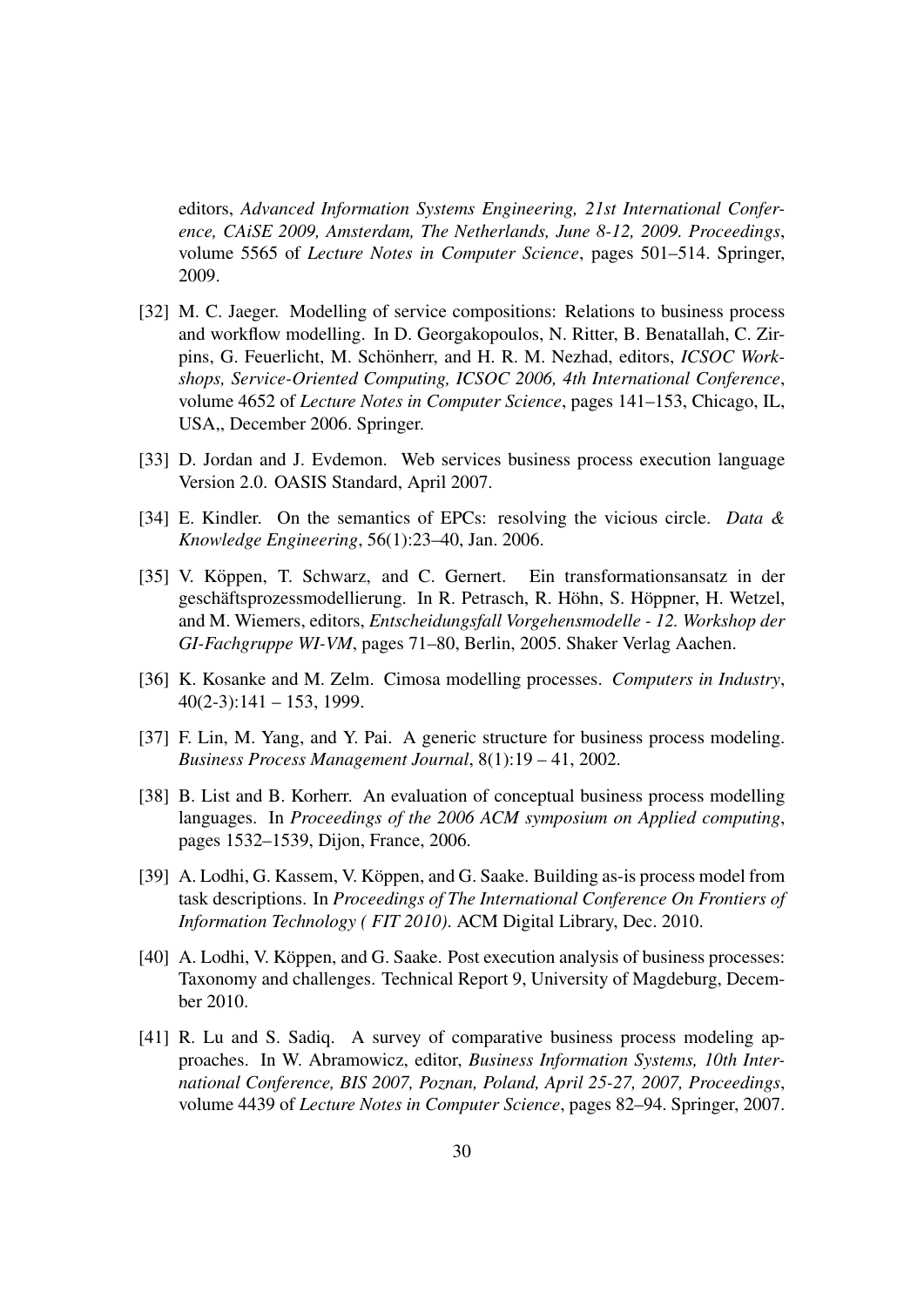- <span id="page-34-12"></span>[42] W. Luo and Y. A. Tung. A framework for selecting business process modeling methods. *Industrial Management & Data Systems*, 99(7):312–319, 1999.
- <span id="page-34-9"></span>[43] J. Mendling, K. B. Lassen, and U. Zdun. Transformation strategies between block-oriented and graph-oriented process modelling languages. In *Multikonferenz Wirtschaftsinformatik 2006. Band 2*, pages 297–312. GITO-Verlag, 2005.
- <span id="page-34-8"></span>[44] J. Mendling, B. F. van Dongen, and W. van der Aalst. Getting rid of the OR-Join in business process models. In *EDOC '07: Proceedings of the 11th IEEE International Enterprise Distributed Object Computing Conference*, page 3, Washington, DC, USA, 2007. IEEE Computer Society.
- <span id="page-34-7"></span>[45] J. Mendling, H. Verbeek, B. van Dongen, W. van der Aalst, and G. Neumann. Detection and prediction of errors in EPCs of the SAP reference model. *Data & Knowledge Engineering*, 64(1):312–329, 2008.
- <span id="page-34-5"></span>[46] G. N. Mentzas. Coupling object-oriented and workflow modelling in business and information process reengineering. *Information Knowledge Systems Management*, 1(1):63–87, 1999.
- <span id="page-34-2"></span>[47] T. Miyamoto and S. Kumagai. A survey of object-oriented Petri nets and analysis methods. *IEICE Trans. Fundam. Electron. Commun. Comput. Sci.*, E88- A(11):2964–2971, 2005.
- <span id="page-34-11"></span>[48] S. Nurcan and M.-H. Edme. Intention-driven modeling for flexible workflow applications. *Software Process: Improvement and Practice*, 10(4):363–377, 2005.
- <span id="page-34-3"></span>[49] C. Ouyang, M. Dumas, W. van der Aalst, A. ter Hofstede, and J. Mendling. From business process models to process-oriented software systems. *ACM Trans. Softw. Eng. Methodol.*, 19(1):1–37, 2009.
- <span id="page-34-1"></span>[50] C. A. Petri. *Kommunikation mit Automaten*. PhD thesis, University of Bonn, Bonn, Germany, 1962. (In German).
- <span id="page-34-6"></span>[51] K. T. Phalp. The CAP framework for business process modelling. *Information and Software Technology*, 40(13):731–744, Nov. 1998.
- <span id="page-34-0"></span>[52] J. Recker. Process modeling in the 21st century. *BPTrends*, 3:1–8, May 2006.
- <span id="page-34-4"></span>[53] J. Recker. Opportunities and constraints: the current struggle with BPMN. *Business Process Management Journal*, 16(1):181–201, 2010.
- <span id="page-34-10"></span>[54] J. Recker and J. Mendling. Adequacy in process modeling: A review of measures and a proposed research agenda. In B. Pernici and J. A. Gull, editors, *CAiSE 2007*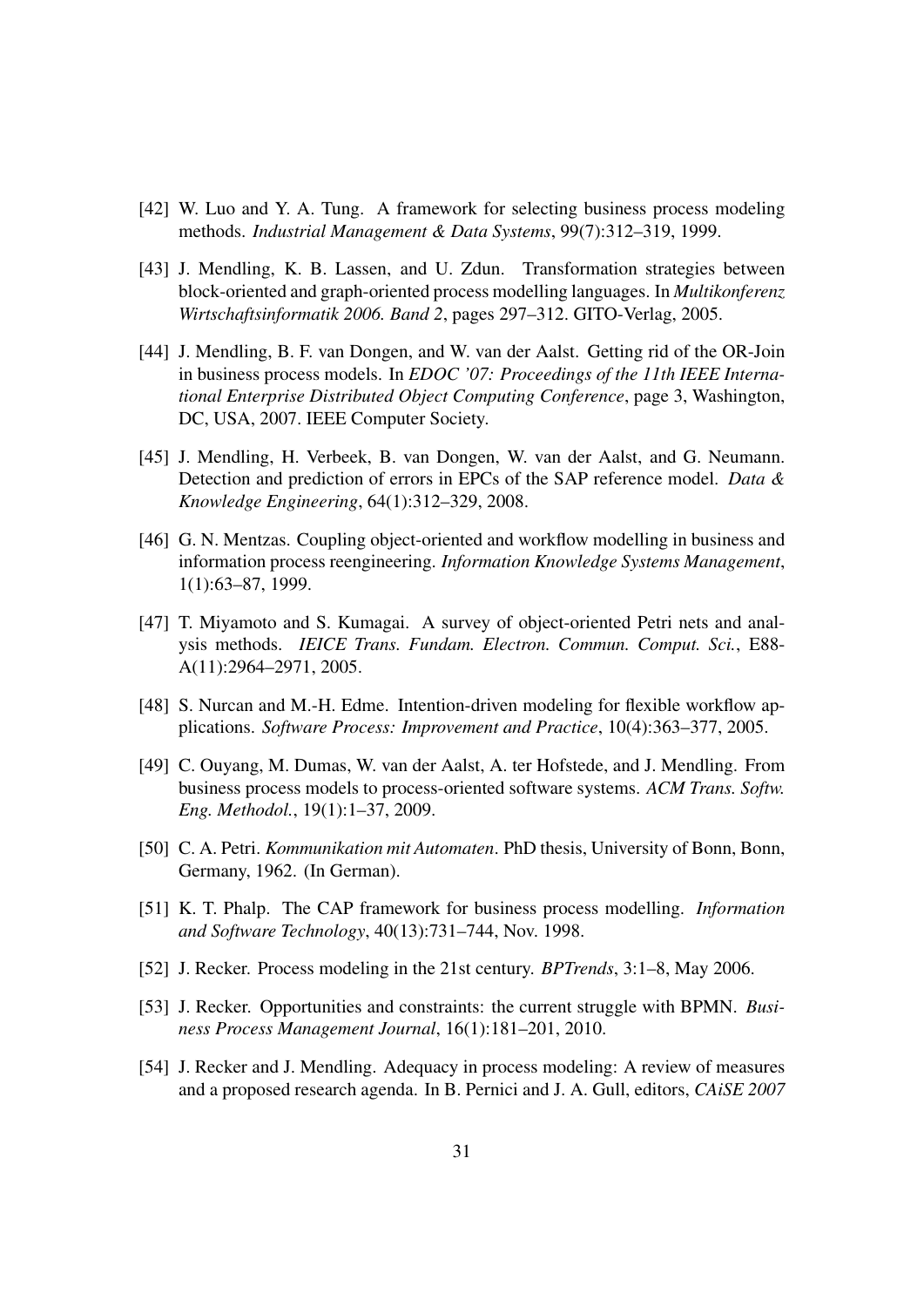*Workshop Proceedings*, volume 1 of *Eighth Workshop on Business Process Modeling, Development, and Support (BPMDS 2007)*, pages 235–244., Trondheim, Norway, June 2007.

- <span id="page-35-2"></span>[55] J. Recker, M. Rosemann, M. Indulska, and P. Green. Business process modeling: A comparative analysis. *Journal of the Association for Information Systems*, 10(4):333–363, 2009.
- <span id="page-35-6"></span>[56] M. Rychly and P. Weiss. Modeling of service oriented architecture: From business process to service realisation. In *ENASE 2008 Third International Conference on Evaluation of Novel Approaches to Software Engineering Proceedings*, pages 140  $-146, 2008.$
- <span id="page-35-4"></span>[57] S. Sadiq and G. Governatori. Managing regulatory compliance in business processes. In J. vom Brocke and M. Rosemann, editors, *Handbook on Business Process Management 2 : Strategic alignment, governance, people and culture*, International handbooks on information systems, pages 159–176. Springer, Berlin, 2009.
- <span id="page-35-3"></span>[58] S. Sadiq, G. Governatori, and K. Namiri. Modeling control objectives for business process compliance. In *BPM'07: Proceedings of the 5th international conference on Business process management*, pages 149–164, Berlin, Heidelberg, 2007. Springer-Verlag.
- <span id="page-35-8"></span>[59] W. Sadiq and M. Orlowska. Applying graph reduction techniques for identifying structural conflicts in process models. In M. Jarke and A. Oberweis, editors, *Advanced Information Systems Engineering*, volume 1626 of *Lecture Notes in Computer Science*, pages 195–209. Springer Berlin/Heidelberg, 1999.
- <span id="page-35-7"></span>[60] W. Sadiq and M. Orlowska. Analyzing process models using graph reduction techniques. *Information Systems*, 25(2):117–134, 2000. The 11th International Conference on Advanced Information System Engineering.
- <span id="page-35-5"></span>[61] O. Saidani and S. Nurcan. Towards context aware business process modelling. In *Proceedings of Workshop on Business Process Modelling, Development, and Support (BPMDS'07)*, Trondheim, Norway, 2007.
- <span id="page-35-1"></span>[62] A.-W. Scheer. *ARIS–Business Process Frameworks*. Springer-Verlag, New York, Inc. Secaucus, NJ, USA, 2nd edition, 1998.
- <span id="page-35-0"></span>[63] A.-W. Scheer. *ARIS–Business Process Modeling*. Springer-Verlag, New York, Inc. Secaucus, NJ, USA, 2nd edition, 1998.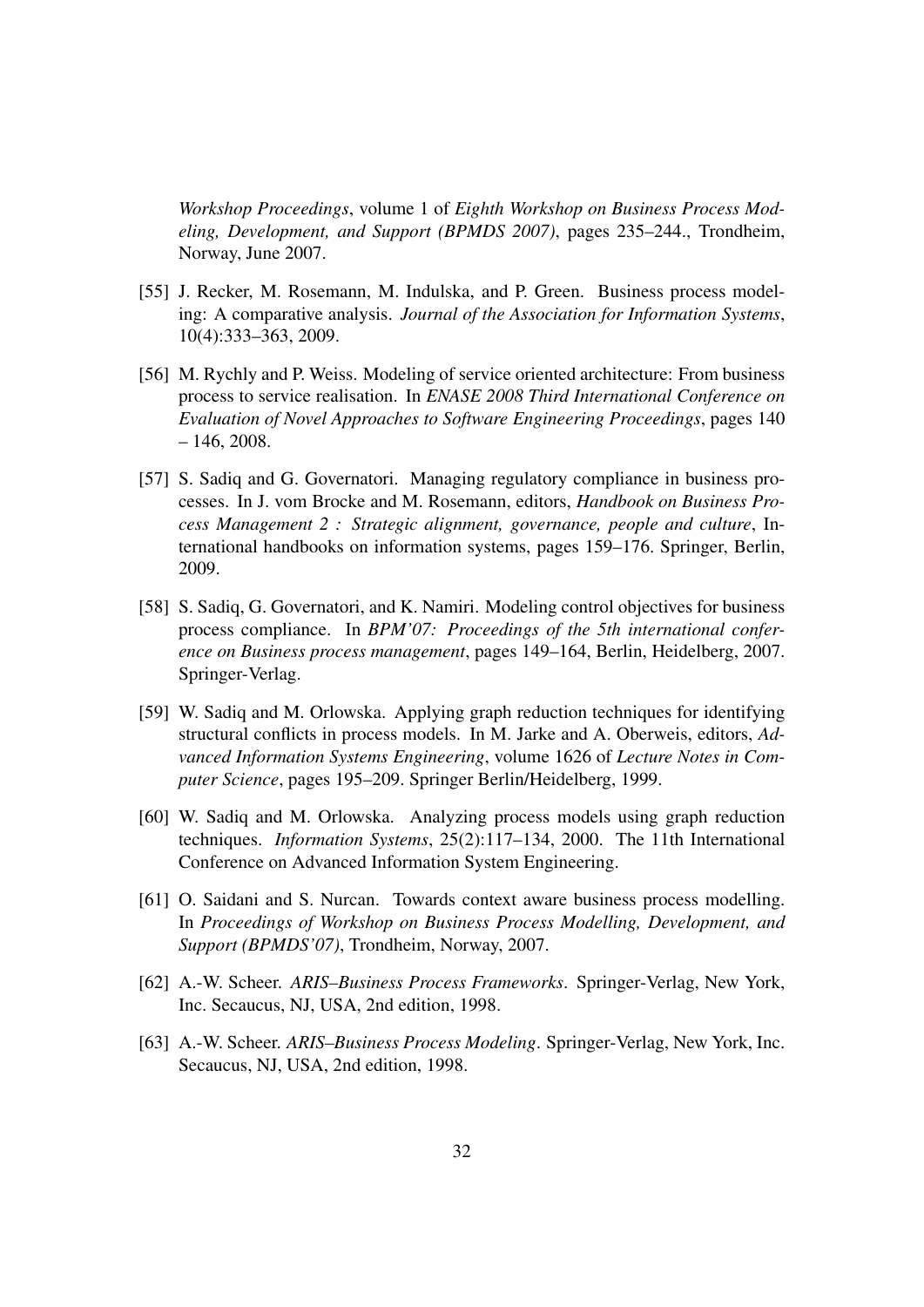- <span id="page-36-7"></span>[64] G. Seshadri. *Enterprise architecture and integration : methods, implementation, and technologies*, chapter XV: Case Study Implementing SOA: Methodology and Best Practices Methodology and best practices, pages 255–272. IGI Global, 2007.
- <span id="page-36-6"></span>[65] D. R. Shaw, C. P. Holland, P. Kawalek, B. Snowdon, and B. Warboys. Elements of a business process management system: theory and practice. *Business Process Management Journal*, 13(1):91–107, 2007.
- <span id="page-36-9"></span>[66] S. Stein. *Modelling Method Extension for Service-Oriented Business Process Management*. PhD thesis, Christian-Albrechts-Universität zu Kiel, Kiel, Germany, Dec. 2009.
- <span id="page-36-0"></span>[67] W. van der Aalst. Three good reasons for using a Petri net based workflow management system. In S. Navathe and T. Wakayama, editors, *Proceedings of the International Working Conference on Information and Process Integration in Enterprises IPIC'96*, pages 179–201, Camebridge, Massachusetts, 1996.
- <span id="page-36-1"></span>[68] W. van der Aalst. The application of Petri nets to workflow management. *The Journal of Circuits, Systems and Computers*, 8:21–66, 1998.
- <span id="page-36-3"></span>[69] W. van der Aalst. Formalization and verification of event-driven process chains. *Information and Software Technology*, 41(10):639–650, July 1999.
- <span id="page-36-4"></span>[70] W. van der Aalst. Challenges in business process management: Verification of business processes using Petri nets. *Bulletin of the European Association for Theoretical Computer Science*, 80:174–198, 2003.
- <span id="page-36-5"></span>[71] W. van der Aalst. Business alignment: using process mining as a tool for delta analysis and conformance testing. *Requir. Eng.*, 10(3):198–211, 2005.
- <span id="page-36-2"></span>[72] W. van der Aalst. Process-aware information systems: Design, enactment, and analysis. In B. W. Wah, editor, *Wiley Encyclopedia of Computer Science and Engineering*. Wiley & Sons, Inc., 2008.
- <span id="page-36-10"></span>[73] W. van der Aalst. TomTom for business process management (TomTom4BPM). In P. van Eck, J. Gordijn, and R. Wieringa, editors, *Proceedings of the 21st International Conference on Advanced Information Systems Engineering (CAiSE 2009)*, volume 5565 of *Lecture Notes in Computer Science*, pages 2–5. Springer, 2009.
- <span id="page-36-8"></span>[74] W. van der Aalst, M. Beisiegel, K. van Hee, D. Konig, and C. Stahl. An SOA-based ¨ architecture framework. *International Journal of Business Process Integration and Management (IJBPIM)*, 2(2):91–101, 2007.